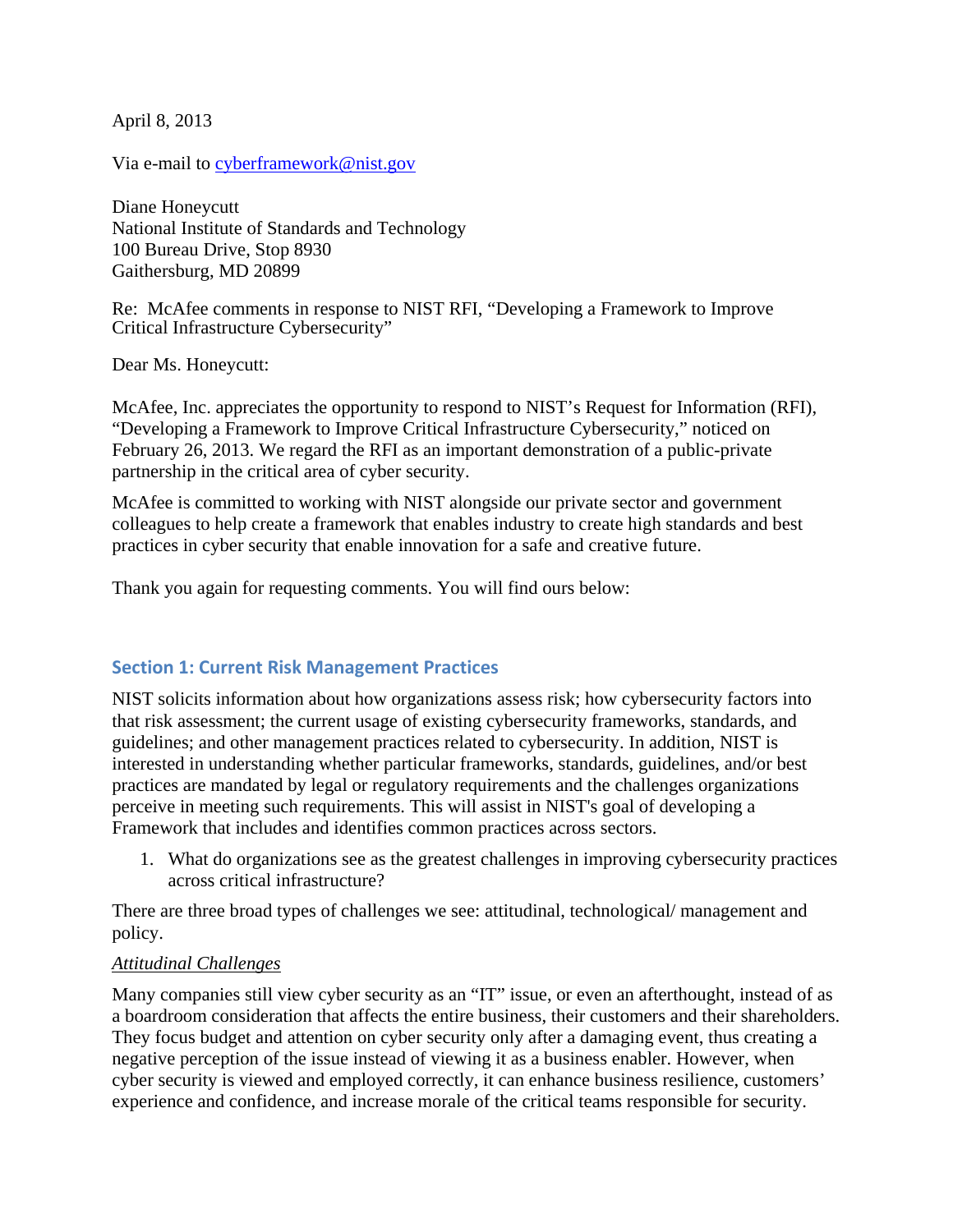In addition, many organizations hesitate speaking about cyber security because they are concerned about liability or damage to their reputation. Many also fear they will be overly regulated into compliance-based, prescribed security instead of retaining the ability to use their resources creatively to engage in a connected, aware, ecosystem-based approach. Positive incentives established by the government can help to fund the latter approach and alleviate many concerns.

# *Technological and Management Challenges*

In addition to attitudinal challenges, there are technological and management challenges as well. Four important security needs of critical infrastructure customers and partners are situational awareness, multi-zone protection, native support for Industrial Control Systems (ICS) and Supervisory Control and Data Acquisition (SCADA) solutions, and continuous compliance. The greatest challenge in deploying an architecture that encompasses all of these countermeasures is the inability to have a consolidated viewpoint by which all of these defense mechanisms can correlate and share data and threat intelligence, thus allowing the administrator to build a more in-depth and robust security infrastructure.

Some of the failings of the current security landscape are caused by the approach vendors of security products themselves have created in that products have been focused on proprietary approaches to solving a specific issue. Often those products are not open from the standpoint of sharing information about the events observed or actions they have to take to provide the protection intended. Having a security infrastructure that cannot communicate critical information—be it events, vulnerabilities or configurations errors—prevents the network administration staff from being able to see the larger picture and blinds them from seeing what is occurring. Today, context is critical to being able to make an informed decision as to what actions to take, but stove-piped security products that do not or cannot communicate that information, provide little towards improving the security posture.

And it is not just security products that are segregated from each other. In many organizations, while security does exist in areas, it is not integrated with operations. Often network security and operations are separated by organizational structures, which can slow down information exchange and response time. Security needs to be integrated at every level of a company's operations.

McAfee fundamentally believes in a connected, adaptable and dynamic security platform to join risk management, operations and internal and external policy to guide automated and human security decisions. With such a platform every network component becomes both a producer and a consumer of intelligence. This intelligence can then be shared within the network and externally (as allowed by policy) to enable an adaptive, learning ecosystem that gets smarter as it protects.

## *Policy Challenges*

Some of the greatest challenges to legally and effectively implementing holistic and systemic cyber security measures deal with the complex and often paradoxical relationship security measures have with underlying data assets and the people to whom they relate. For example, the data privacy rights of users and operators of systems are intimately tied to the very protections that would preserve those privacy rights. For example, to authenticate a user, we must collect and retain details that clearly and unambiguously identify that user as the authorized party.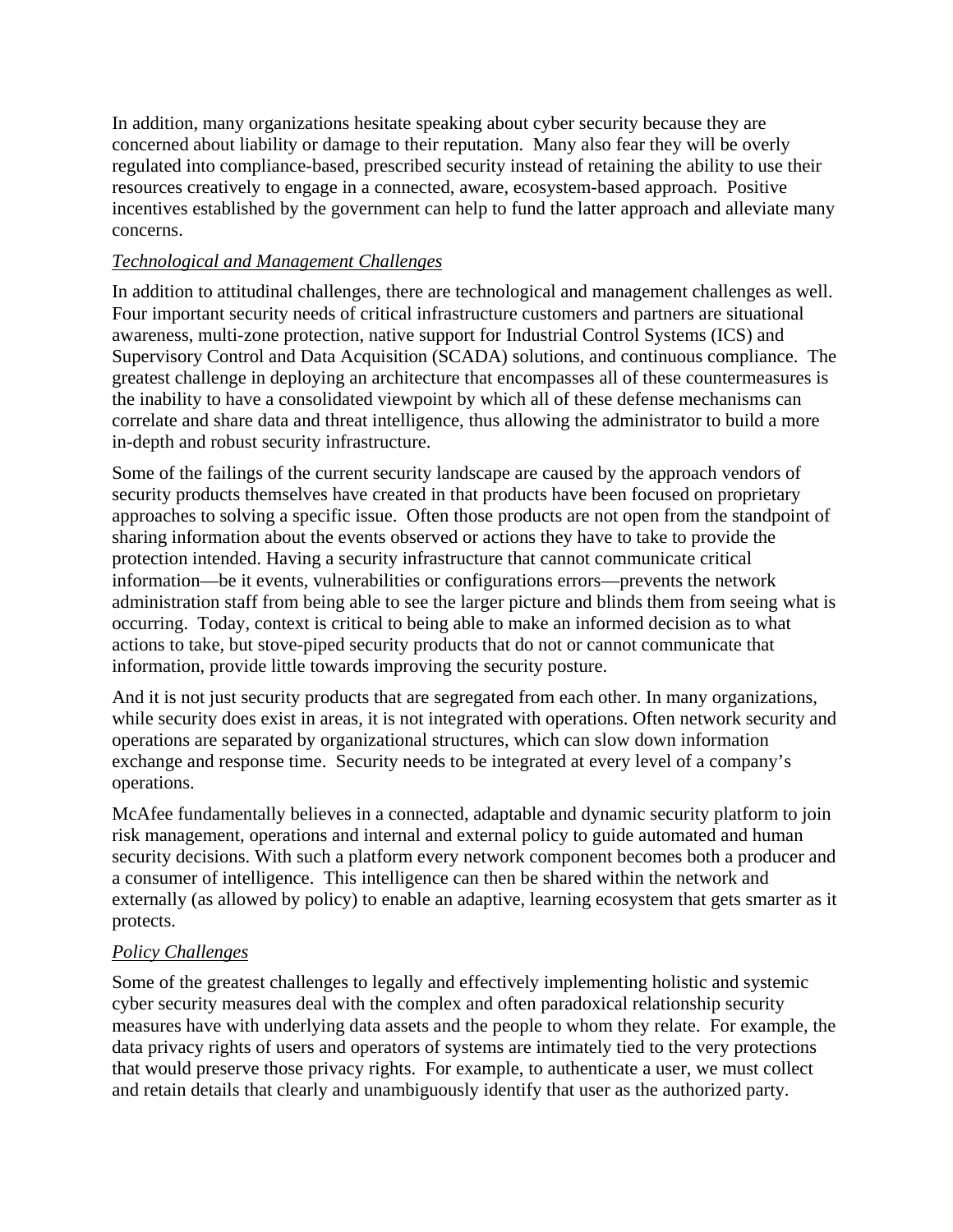Failure to do so results in poor information assurance, weak predictive measures and faulty forensic or reparative processes. Actively retaining these elements often challenges the legal and user expectation requirements for systems' usage, particularly in a global informational environment.

Data protection requirements must balance the interplay between privacy and security and the various stakeholders that develop, propagate and manage the various requirements and consequences in these linked but not identical fields. Similarly, considerations about liability, public policy, popular perceptions and fears of overly aggressive government oversight all must be addressed and managed for both the public and private sectors.

Finally, most large critical infrastructure organizations or the organizations that support the critical infrastructures either are themselves global entities or heavily depend upon stakeholders and requirements that originate outside of the United States. These global considerations cannot be set aside for the stated purpose of security without impacting the very viability of critical infrastructures and their supporting partners. Privacy is particularly sensitive to these types of risks, as the U.S. is one of very few nations that has not codified a national standard for data protection, thus leaving global entities at the mercy of the exceptions for data processing as regulated internationally.

2. What do organizations see as the greatest challenges in developing a cross-sector standards-based Framework for critical infrastructure?

Identifying a common, standardized framework across multi-sectors proves difficult for most organizations, as many are unaware of which sectors they fall into and how these various sectors differentiate from one another from a security perspective.

NIST is taking the first steps by gathering the information needed to understand what is common across the critical infrastructure sectors. There will undoubtedly be differences, such as in a classic network environment where staff can update systems by patching vulnerabilities quickly versus those environments where changes cannot be made as easily due to the age of the equipment or the mission it is supporting. In certain sectors it may be hard to put additional software on the running systems. Testing required to assure any change is not adversely affecting the operational aspects of the devices can be complicated by the primary purpose / mission as well as uptime requirements of the devices.

While the intent is to create a reasonable and consistent standards-based security framework, we may encounter situations where needed pieces of that framework do not exist but are critical to the success of the framework. For example, a well-defined scoring mechanism that can be consistently applied across the framework to demonstrate an organization's current measurable security posture does not really exist. We have many that would be needed as input to an organizational scoring model, but today there is not a standard way understood by industry participants that can be directly applied to a cross-sector security framework. Developing it and assuring it is recognized as a valid approach will take efforts by many.

In addition, if a "standard" is the goal, then it must be vetted by the proper standards organization, be it a national standards body or an International standards body. Specifications, while core building blocks for creating standards, are not really standards. Using the word "standards" has an official connotation. Official standards bodies create "standards"; all other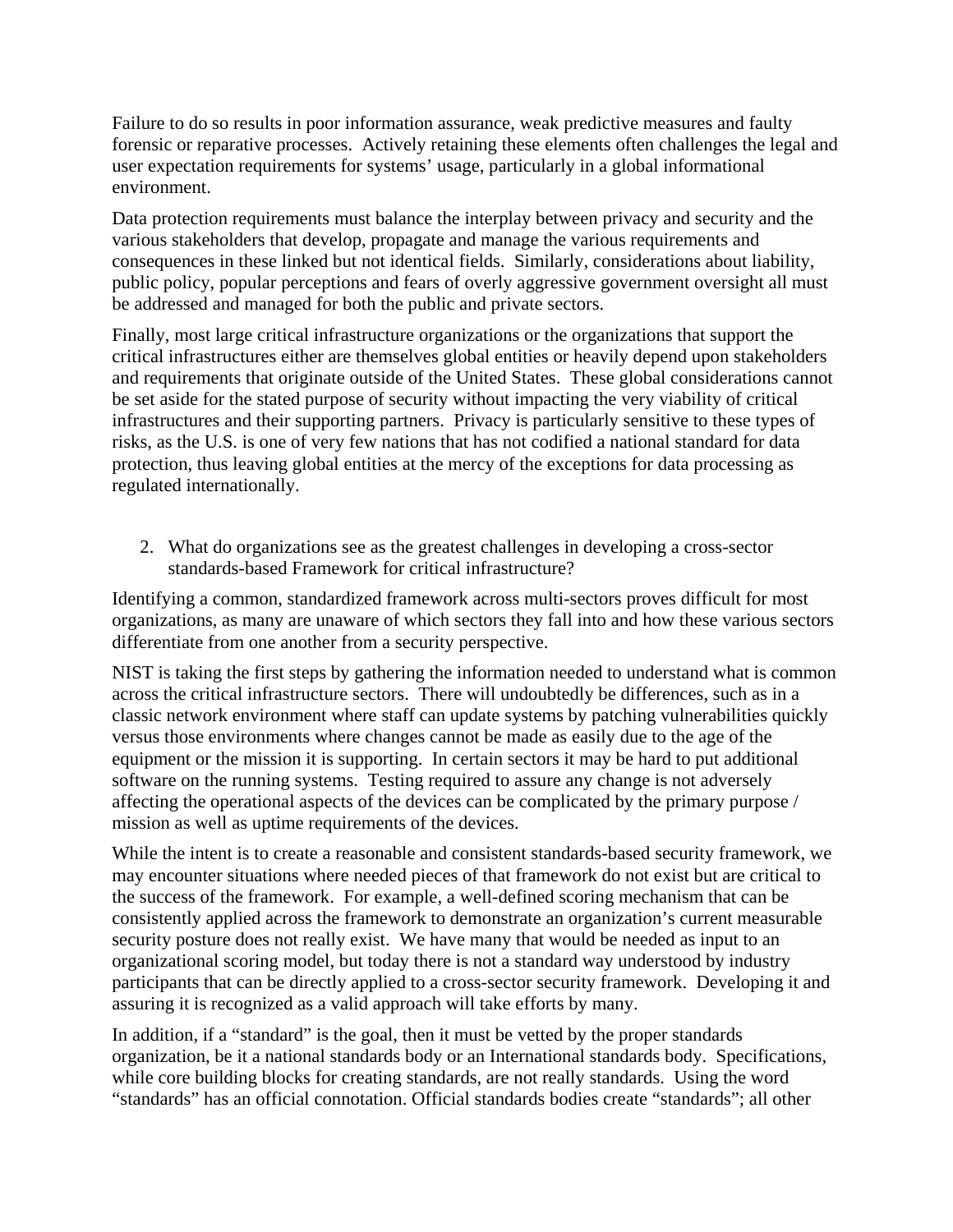organizations create specifications. Granted, a specification can be developed by a coalition of the willing and adopted as a convention by all participating, but if a literal standards-based framework is the objective, then it should be understood that 1) there may be missing standards that will need to be developed, and 2) that process will take time.

Furthermore, developing a standards-based cybersecurity framework is one thing; deploying it and making that framework useable in all sectors is another. NIST should be open to the potential for a multi-level framework wherein certain sectors may only be able to run a lowest common denominator framework due to their deployed operational restrictions. Other sectors may not have such restrictions and could layer on top of that basic framework those capabilities that a more advanced or mature security framework may include. This approach provides NIST the ability to create a layered framework model that is not limited by the restrictions of any specific sector and that enables a highly advanced framework. This model also could be used to provide sectors the ability to mature their cybersecurity deployments over time, providing the capability of adopting another more advanced component (or layer) of the overall framework.

3. Describe your organization's policies and procedures governing risk generally and cybersecurity risk specifically. How does senior management communicate and oversee these policies and procedures?

We maintain a Governance, Risk and Compliance Committee to review risk and approve policy. This committee is made up of key executive management with Board of Director level oversight.

4. Where do organizations locate their cybersecurity risk management program/office?

In the vast majority of companies the CISO reports to the CIO. This structure works as long as the CISO has the independence to deliver technology with agility as controls are needed to ensure the confidentially and integrity of data. If, however, through size and complexity that independence is compromised or hindered, the CISO should have a peer relationship with the CIO.

In addition, in some organizations, the computer security staff resides in a different operational organization than the network operations staff. This can cause problems when time is of the essence. Having to traverse an organizational structure to get approval for effecting a network change needed to address a security concern can delay the effectiveness of the change. The attackers are working at wire speed, and in most organizations, responders are working at human speeds, and in some cases the humans are working at organizational speed.

Of even greater concern, however, is the fact that if cyber security risk management is confined to the IT department, it never receives the appropriate level of attention. Security needs to be considered an issue of risk—from the boardroom. Only then can we base cyber security investment on a holistic prioritization of corporate assets and create a connected ecosystem with high return on investment. When left as only an IT decision, cyber security is often underfunded, not prioritized within executive decisions and done based on point gaps rather than designed to create long-term resiliency. Transitioning cyber security to a boardroom concern and investing in resilience is one of the most effective steps toward safer networks focused on connected, asset-based ecosystems.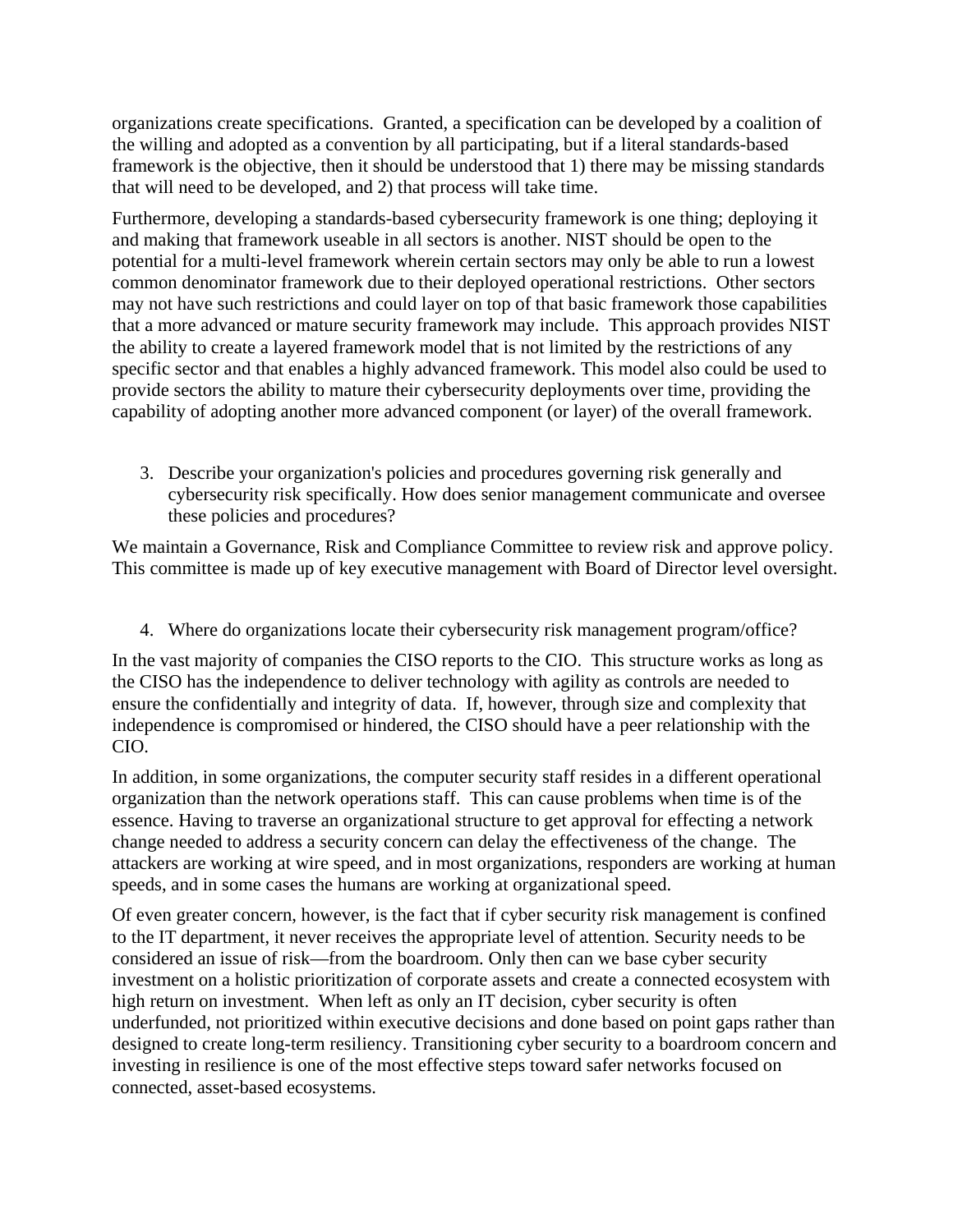5. How do organizations define and assess risk generally and cybersecurity risk specifically?

The maturity of security controls and security architecture directly influences risk assessment process. A mature cyber security program reduces risk levels to brand reputation, legal and operational continuity by limiting the institution's vulnerability to intrusion attempts and the changing threat landscape.

Assessing risk is the process of identifying and understanding threats to confidentiality, integrity, and availability of information and Intellectual Property. A risk assessment consists of the identification and valuation of assets, compared and analyzed against the potential threats and vulnerabilities. The resulting information is used to develop strategies to mitigate those risks and produce work efforts. Once security requirements have been identified, controls should be selected and implemented to ensure risks are reduced to an acceptable level.

From a legal perspective, risk is parsed out among the following:

- Customer and employee data legal compliance to existing laws and regulations
- International Data Transfer risks and compliance, such as the Safe Harbor schema between the European Union and the US Commerce department and US Federal Trade Commission
- Operational and organizational risks relating to training, awareness, preparedness and measurement
- Economic risk in terms of the ability to transact and do business given our own data practices and the requirements as negotiated and required by our customers regarding our management of their data
- Reputational risk where we stand to lose our relevance as a leader in the data protection space if we are perceived as being less than transparent or weak in our ability to provide excellence in both security and privacy.
- 6. To what extent is cybersecurity risk incorporated into organizations' overarching enterprise risk management?

Based on what we see among our customers, many large organizations, such as the major banks, have a well-integrated risk and cybersecurity risk management program. The greater concern lies with small businesses, which comprise 99% of the business fabric of the U.S. Smaller companies do not usually have the resources for large teams or expensive solutions, yet they have intellectual property, personally identifiable information, and brand reputation to lose – just as any large company. For small business, as for any size business, cybersecurity should be an issue of risk at the board level – even in the smallest of companies. Additionally, we need an approach that enables small companies to implement a connected, holistic approach that considers their networks an ecosystem of traditional, mobile and cloud devices and services.

This ecosystem concept is well described in the white paper from the National Protection and Programs Directorate within the Department of Homeland Security: [\(http://www.dhs.gov/xlibrary/assets/nppd-cyber-ecosystem-white-paper-03-23-2011.pdf\)](http://www.dhs.gov/xlibrary/assets/nppd-cyber-ecosystem-white-paper-03-23-2011.pdf). Done

correctly, networks can detect behaviors over time and begin to recognize, almost biologically, threats before those threats can overtake network functionality. Maturity models have shown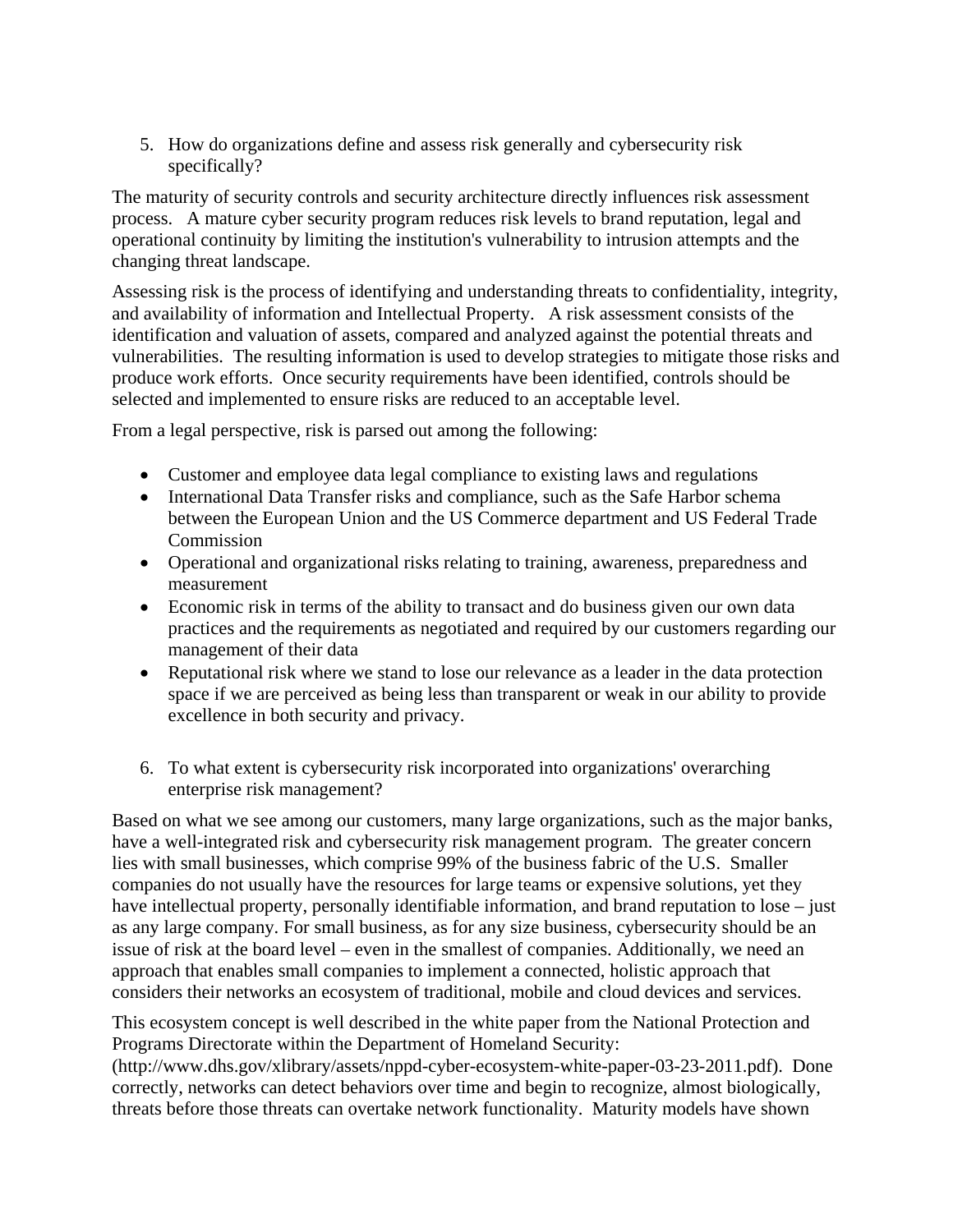that for any size organization, a wise design up-front leads to increasing security and decreasing cost over time. A connected, behavior-based approach enables network components such as phones, laptops and servers to communicate observed behavior amongst each other. Security can thus be managed in real-time based on policy that adapts to current threats and provides resilience: the ability to run while under attack.

7. What standards, guidelines, best practices, and tools are organizations using to understand, measure, and manage risk at the management, operational, and technical levels?

We will respond both as an organization that must manage its own risk, and as a supplier of security related tools that our customers use to protect their networks.

#### *Securing Our Organization*

At the highest levels in McAfee there are polices that provide official directives to employees who must make present and future decisions. We consider policies to be business rules and distinguish them from standards and guidelines. Standards consist of specific mandatory security controls and explain how policy statements are to be satisfied. Guidelines consist of recommended, non-mandatory controls that help support standards or serve as a reference when no applicable standard is in place. Finally, we have procedures, or step-by-step instructions, to assist employees in implementing the various policies and standards.

Operationally, we use an Intellectual Property Controls Framework as an architectural guideline for securing systems. It's a defense in depth approach that combines technical and nontechnical controls. The outermost layer includes the aforementioned policy framework and a robust Security Awareness and Training program. Audit and remediation is the next layer that identifies vulnerabilities and validates compliance against security policy. Next we employ physical security of the assets with access controls systems and identity management of users and devices.

Internal layers consist of our network security activities representing firewall, intrusion prevention system, penetration testing, scanner deployments and enterprise security network architecture. The application security layer starts with standard and secure operating system builds, deployment of data loss prevention and process control within the application. The innermost layer of ring zero is the centralization and federated control of the data element that is being protected.

## *Supplying Leading Security Products*

As a supplier of security products, we believe in an open architecture for the integration of security products. This is very important from both an operations and information perspective. Over the last 10 years security automation efforts have been laying the groundwork for transforming how networks are managed. The Security Content Automation Protocol (SCAP) was developed in conjunction with security vendors, various US government agencies and the MITRE Corporation. This effort has begun to lay the plumbing needed to break down the proprietary approaches security vendors have used in the past for evaluating and measuring the state of networked devices such as servers, desktops, routers and other devices. Operations that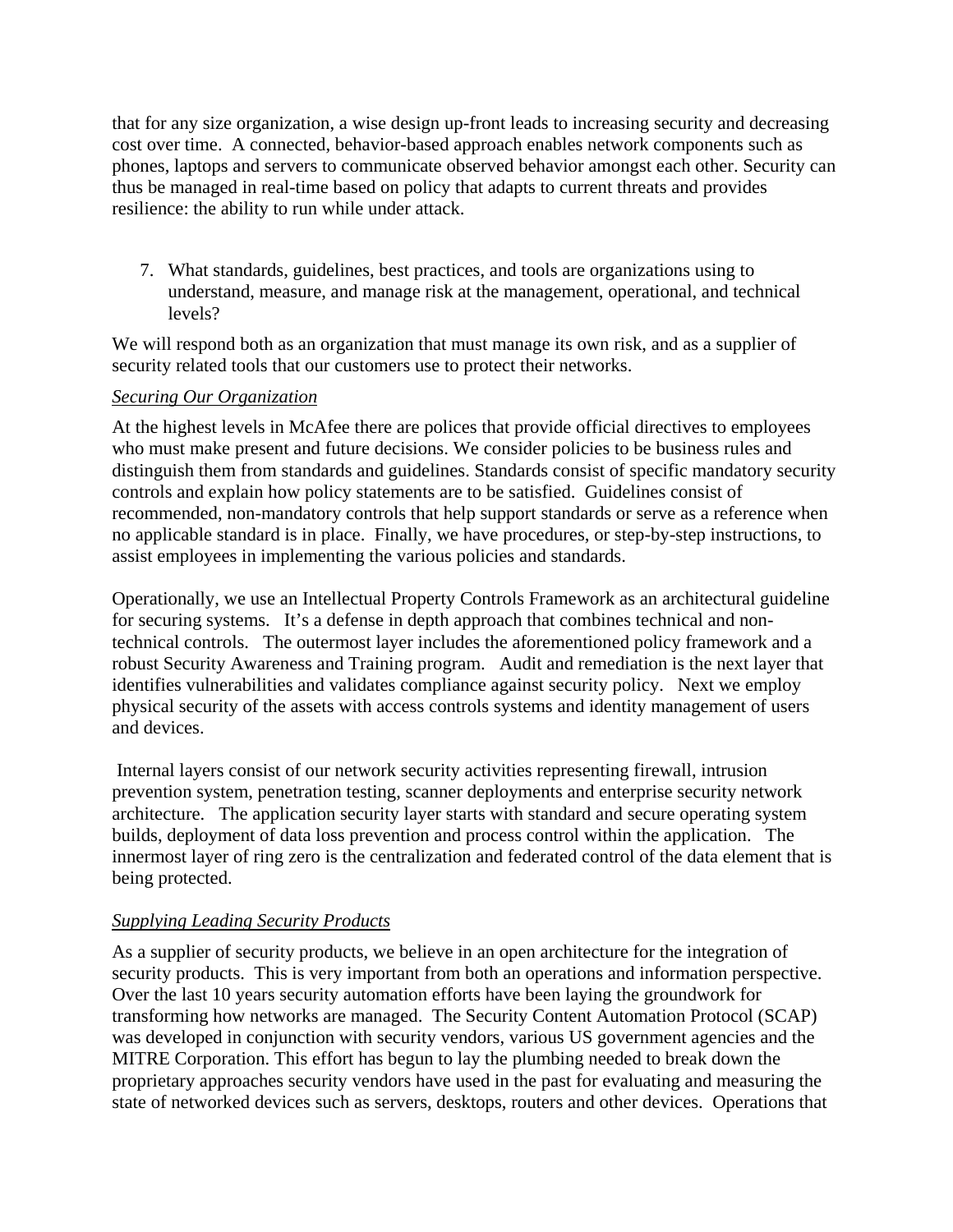used to require staff to touch each endpoint and take a massive number of staff hours to complete can be completed and managed from a central point in the network in very little time. The SCAP component standards consist of:

- Means to identify software vulnerabilities and configuration errors
	- o Common Vulnerabilities and Exposures (CVE) Standard identifier and dictionary of security related software flaws
	- o Common Configuration Enumeration (CCE) Standard nomenclature and dictionary of software misconfigurations
- Means to name and identify systems
	- o Common Platform Enumeration (CPE) Standard nomenclature and dictionary for product naming
	- o Asset Identification
- A means to encapsulate policy evaluation guidance
	- o eXtensible Checklist Configuration Description Format (XCCDF) Standard XML for specifying checklists and for reporting results of checklist evaluation
- A means to check state of a device
	- o Open Vulnerability and Assessment Language (OVAL) Standard XML for test procedures
- A means to automate asking administrative questions
	- o Open Checklist Interactive Language (OCIL) Standard XML for human interaction
- Scoring mechanisms for measuring the impacts
	- o Common Vulnerability Scoring System (CVSS) specification for measuring the impact of vulnerabilities
	- o Common Configuration Scoring System (CCSS) specification for measuring the impact of configuration issues
- A mechanism for aggregating and reporting results of the evaluations
	- o Asset Reporting Format (ARF)
- And the Trust Model for Security Automation Data (TMSAD)

These component specifications provide a standardized means for specifying how evaluations are performed. SCAP validated products produce the same results when given the same SCAP content to drive the evaluation. Additionally, the results generated are in a standardized format, allowing the results from one SCAP security product to be the input to another security product. This has proven very successful in the field in enabling network staff to do much more in less time. We believe SCAP and its component specifications are the building blocks for the security framework that NIST is working to develop under the Executive Order.

Additionally, there is an effort initiated by SANS titled, "*SANS Twenty Critical Security Controls for Effective Cyber Defense: Consensus Audit Guidelines*," which states: "The strength of the Critical Controls is that they reflect the combined knowledge of actual attacks and effective defenses of experts in the many organizations that have exclusive and deep knowledge about current threats." The success of the guidance specified in the Top 20 Critical Security Controls has been demonstrated over the past few years. It also should be noted that this is a living document that is continually refreshed to assure the guidance provided continues to be useful.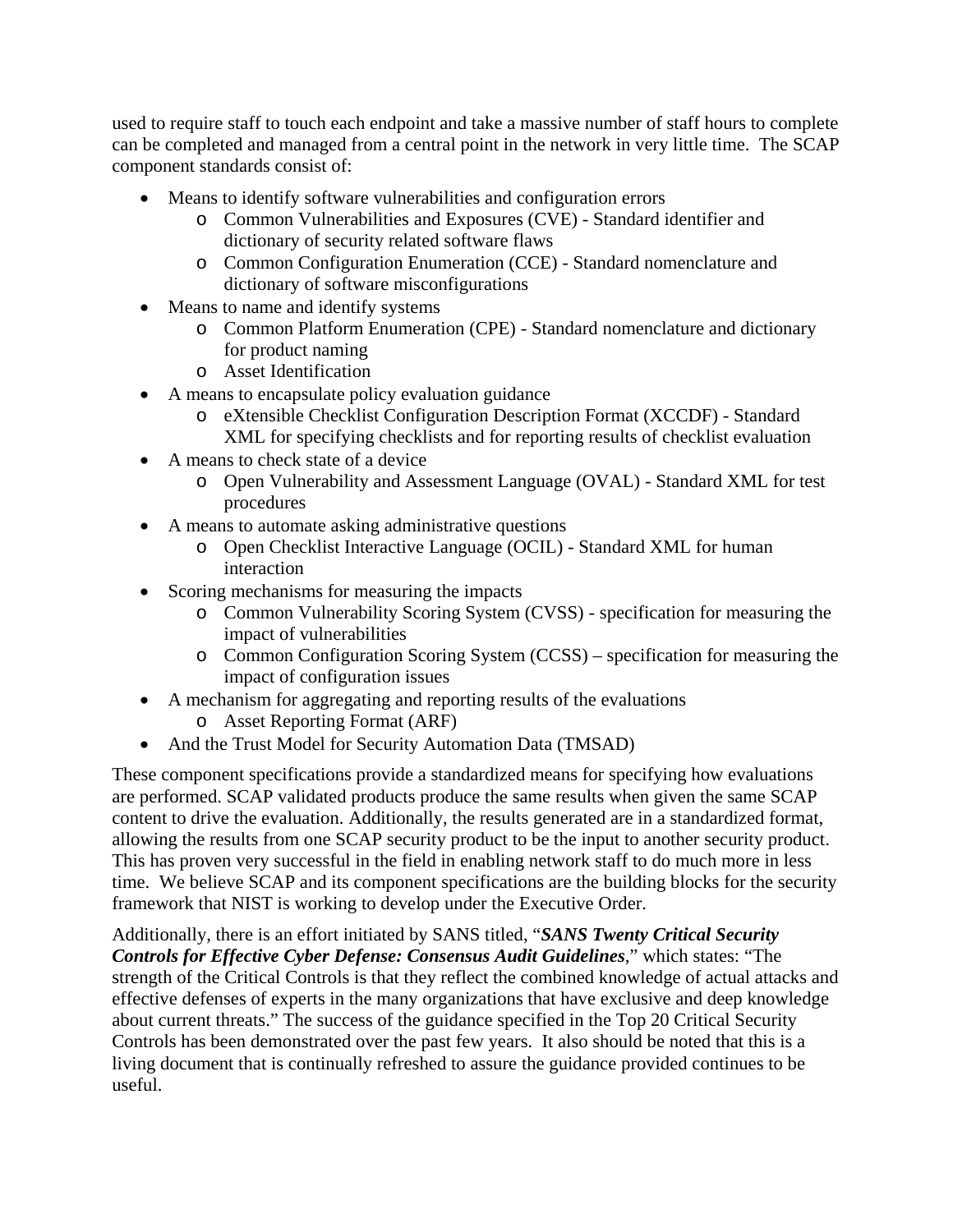We are also subject to Federal Trade Commission (FTC) regulation based on our products, services and public statements regarding our privacy and security competencies. In addition, we are a Safe Harbor certified company and thus must follow the Fair Information Principles as embodied by that agreement as well as submit ourselves to jurisdictions across the EU and Switzerland. Internally, we look to other standards such as the Generally Accepted Privacy Principles standard as promoted by the American Institute of Certified Public Accountants and the Federal Sentencing Guidelines as generally applied to compliance efforts regarding responsibilities and programmatic approaches to compliance within the organization.

8. What are the current regulatory and regulatory reporting requirements in the United States (e.g. local, state, national, and other) for organizations relating to cybersecurity?

A partial list of these reporting requirements includes the following:

- North American Electric Reliability Corporation (NERC) Critical Infrastructure Protection Standards (CIPs) – though not regulation per se
- Breach notification laws in 48 states and associated cyber security "reasonable security" requirements in companion State and local level
- NIST 800-53
- NIST 800-137
- USGCB
- FISMA
- SANS
- The Sarbanes-Oxley legislation

We are also subject to all sectorial federal and state laws relating to data protection either directly or as a vendor to our customers. Additionally, we do business in nearly 80 countries, and most of these countries have detailed and specific data protection laws and requirements and often both data protection and privacy laws and regulations, as well as specific cyber security rules and regulations.

The mobile, ISP and payment industries have additional industry-specific regulations that may not be codified as law external to those industries, but which comprise concrete requirements for our business.

The regulatory landscape is broad, wide and as local as to townships and taxing authority data and global as APEC and other multi economy requirements and standards.

9. What organizational critical assets are interdependent upon other critical physical and information infrastructures, including telecommunications, energy, financial services, water, and transportation sectors?

All business assets have interdependencies upon critical infrastructure. A good example is electric power, which enables all communications, IT systems, financial systems and other critical needs. Power can be backed up with a diesel generator, usually for a maximum of three days, depending on a delivery of diesel, which calls upon another cascading set of dependencies from oil/gas to transportation. Information is nearly always at the heart of the ability to seamlessly weave together and deliver such needs. Thus there is a need to protect the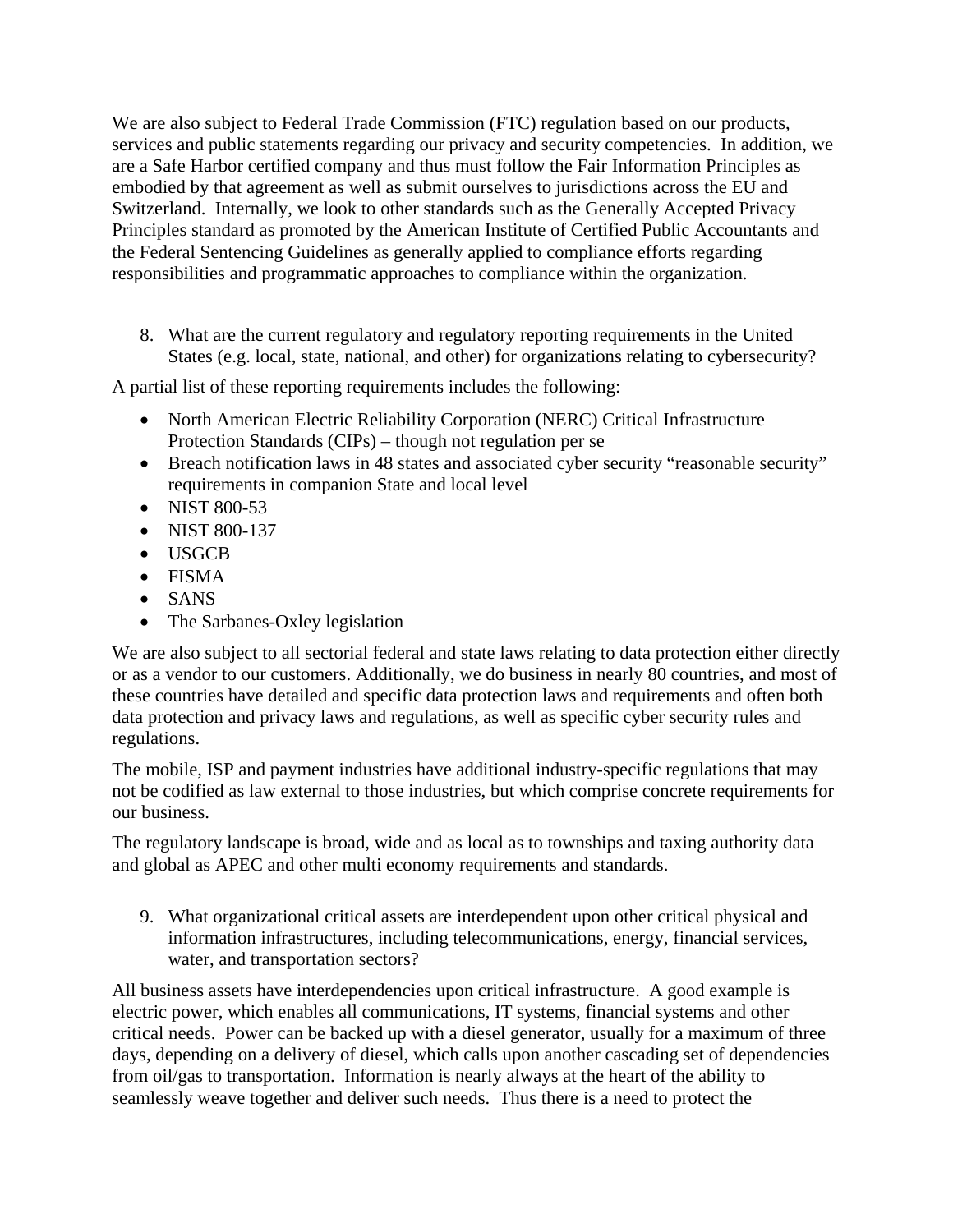confidentiality, integrity and availability of the information that drives the provision of such critical infrastructures.

Today, cyber is the nexus of critical infrastructure. Blocking a cyber attack is a great first step, but existing approaches tend to stop there. The most important steps, however, are answering questions such as, "What have you learned from blocking that event? Why did you block it? And what can you now share with the rest of the network in real time?" Someday, perhaps we can even share this information with other networks, companies, ecosystems or countries.

10. What performance goals do organizations adopt to ensure their ability to provide essential services while managing cybersecurity risk?

Cyber security metrics are one component that helps facilitate decision-making, manage budgets, create awareness and improve performance. Organizations can use metrics as a benchmark to apply corrective actions, deploy counter measures and improve overall performance of IT systems. Security metrics can cover a broad range of measurable features depending on the scope and authority of the INFOSEC departments. Effective security metrics should be used to identify system vulnerabilities, better determine where to utilize security resources and help determine work efforts of implemented security solutions.

Metrics on areas such as the following could be useful:

- Security Cost
- Information Security
- Business Conduct
- Security Audits
- Background Checks
- Business Continuity Disaster recovery
- Security Costs as a percentage of total company revenue
- Audit implications
- Security operations
- Physical Security and Premises protection
- Policy Check
- Procedure Check
- 11. If your organization is required to report to more than one regulatory body, what information does your organization report and what has been your organization's reporting experience?

We are required to comply with federal and international regulations as well as industry standards. This process is typically handled through activities such as an external audit or assessment. A consultative process with the governing body is used to assess the cyber security related risks to the organizational missions and business functions. The output is a menu of management, operational and technical security controls, including policies, processes and procedures are routinely reported.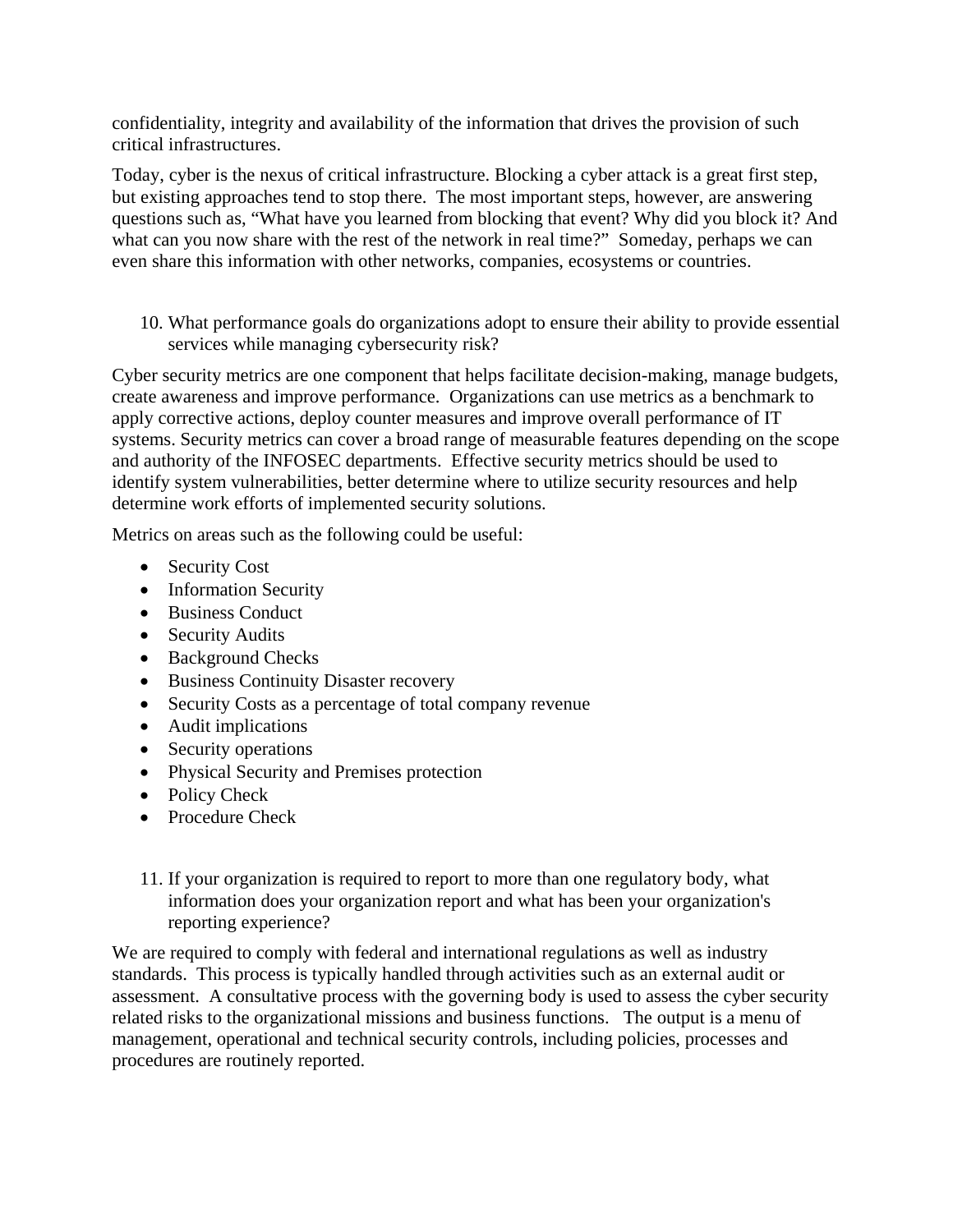When building the framework, it is important to avoid imposing a disproportionate financial and administrative burden or imposing requirements that are not proportionate to the risk presented by the network or information systems.

12. What role(s) do or should national/international standards and organizations that develop national/international standards play in critical infrastructure cybersecurity conformity assessment?

Cyber security is a global economic, business and safety issue, transcending international, corporate and competitive boundaries. Global standards are key to ensuring that risk can be managed and security be provided that is product and country-agnostic, enabling voluntary worldwide communication and participation in connected systems.

Even where entities may not agree on specific products or guidelines, global standards of communications and expression of risk will allow the global ecosystem to be safer and more aware of areas that are not as safe, providing more choice and awareness to users – corporate, government and consumer.

Standards provide a foundation upon which the security industry can build. As previously mentioned, security products need to be able to connect to and share information they gather with other parts of the security infrastructure. Standards enable that type of communication to occur and to allow for much more advanced tools to be built and fielded. For example, the Internet Engineering Task Force (IETF) is an international standards body that provides a venue for advancing the interoperability needed. It is a place where consensus can be achieved in an open and transparent way. Organizations such as IETF allow for participation from all who wish to contribute, working towards true global standards that can be fielded regardless of geography.

National standards bodies also play a critical role. In the case of SCAP, much of the work was developed in conjunction with NIST, a US national standards body. National standards bodies can be a great place to incubate an effort that is later taken to an international forum.

That said, not all standards bodies have the same goals or intentions. It should be noted that technical development is needed. That can be accomplished in a reasonably timely fashion only in a technical, not political standards body.

Today, however, there is no dedicated security related standards body – a fact that can be seen as an impediment to developing security standards. On the other hand, we can say that security should not be something separate; instead, it should be an integral part of all network and computing operations and standards.

## **Section 2: Use of Frameworks, Standards, Guidelines, and Best Practices**

As set forth in the Executive Order, the Framework will consist of standards, guidelines, and/or best practices that promote the protection of information and information systems supporting organizational missions and business functions.

NIST seeks comments on the applicability of existing publications to address cybersecurity needs, including, but not limited to the documents developed by: international standards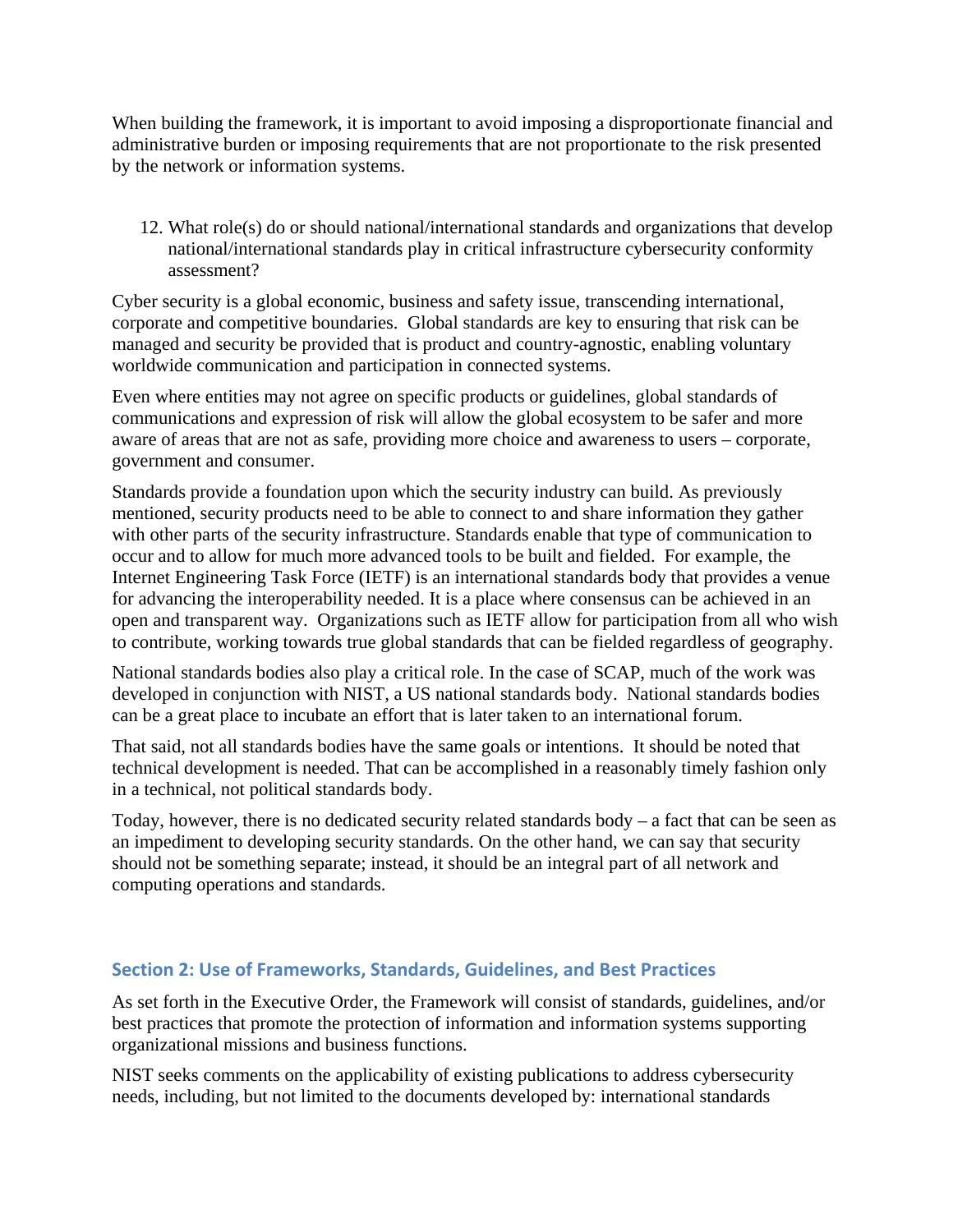organizations; U.S. Government Agencies and organizations; State regulators or Public Utility Commissions; Industry and industry associations; other Governments, and non-profits and other non-government organizations.

NIST is seeking information on the current usage of these existing approaches throughout industry, the robustness and applicability of these frameworks and standards, and what would encourage their increased usage. Please provide information related to the following:

1. What additional approaches already exist?

The security landscape is continually improving and maturing. We see where we can go using the security automation and other related existing security standards. The problem is that we are just now getting to the point where those building blocks can be reasonably assembled into real operational security frameworks. The federal government has been leading the way in the use of consistent security frameworks. The emergence of CAESARS and CAESARS / FE provide an excellent example of a framework that would provide better manageability and usability to those responsible for securing critical organizational networks.

There are examples of other efforts as well. Today NERC CIPS are considered a best practice in the energy sector. The security industry has been collaborating to establish best practices to help provide guidance on various aspects of cybersecurity as seen by the SANS 20 Critical Security Controls.

Other governments are addressing the same types of issues, as illustrated by the DSD Australian Defence Signals Directorate (DSD) efforts. DSD is Australia's authority for information security, providing the government with:

- Advice and assistance to federal and state authorities on matters relating to the security and integrity of information
- Greater understanding of sophisticated cyber threats
- Coordination of and assistance with operational responses to cyber incidents of national importance across government and systems of national importance.

Today many organizations seem more focused on following industry best practices in their currently deployed security technologies – for example, how to properly configure DNS, protect against malware and scan for vulnerabilities – rather than standardizing on a security framework. Many organizations have staff that are overworked and are not able to step back and totally reevaluate their approach to networked security – even if that is what is really needed. Providing a standard framework for integrated network security operations is a positive step in assisting these types of organizations. The security framework in itself can become an industry best practice.

2. Which of these approaches apply across sectors?

Anytime you can instill industry best practices, such as the system hardening guides produced by organizations such as Center for Internet Security (CIS) or operational best practices such as the SANS Top 20 Critical Controls, the sites that use them will improve their security posture. The problem is better visibility is required into what is occurring on organizational networks. That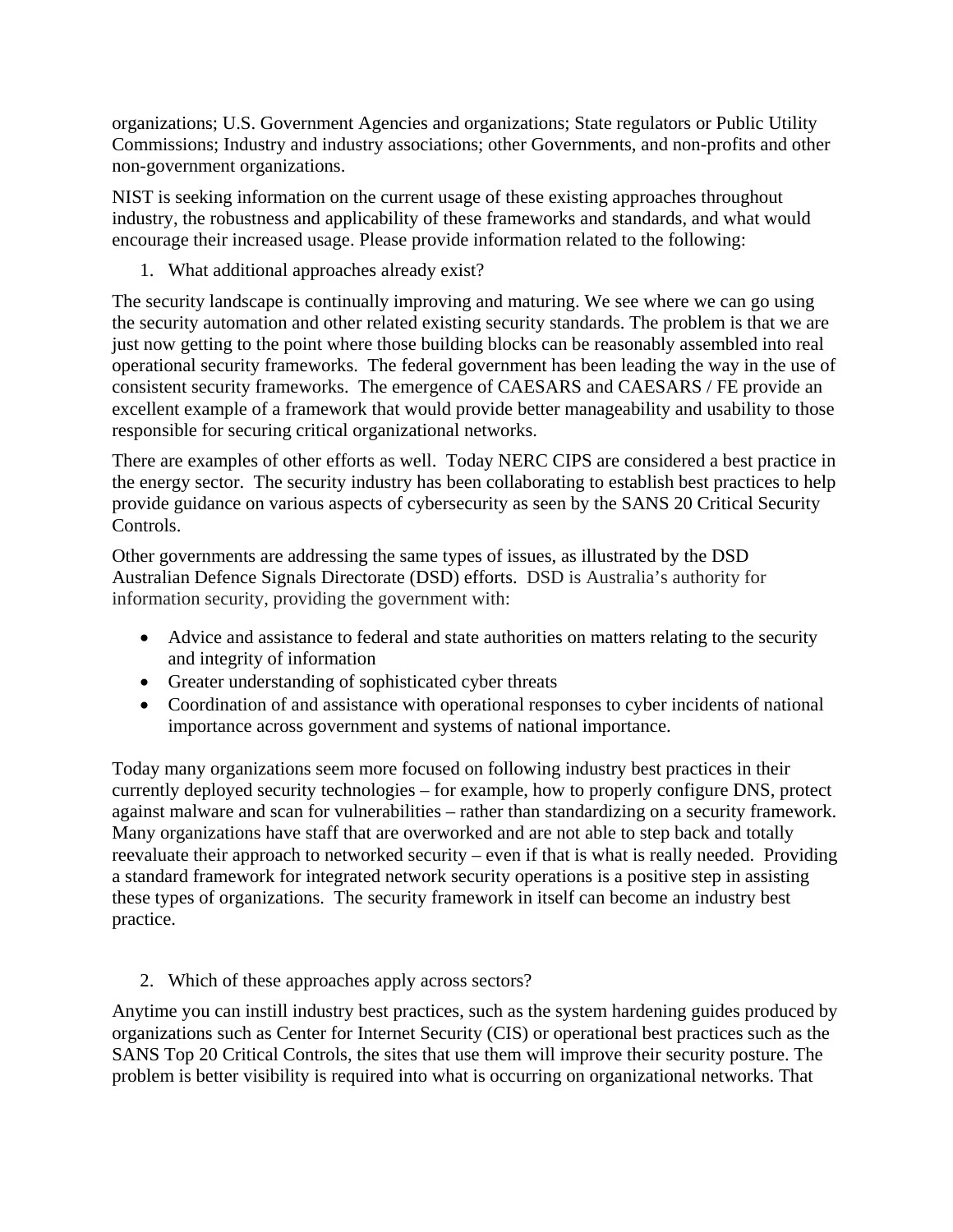requires standard content formats, standard results formats / feeds and the ability to measure improvement on the network.

In the US Federal world the CAESARS effort is a part of the "Continuous Monitoring" efforts. In the commercial world today that same approach is call "Situational Awareness". The intent of both is to put in place a security framework that provides the organization with timely visibility into their networked infrastructure to assure they know what is occurring and can act appropriately.

Standard metrics and approaches to demonstrating improvement are required if we are to expect any real positive results from this effort. The ability to aggregate security component related measurement information into a standardized means for evaluation allows for the transparency needed to gauge where staff need to focus their efforts. In all sectors, security effectiveness needs to be measured and then managed based on those measurements. Security improvements will not happen overnight, but as incremental security improvements become a core part of an organization's operations, they will add up quickly and the site's security posture will become demonstrably better.

3. Which organizations use these approaches?

Today it is the more mature sectors that are attempting or have attempted to develop and implement security frameworks. For example, the energy sector, financial services organizations, as well as larger organizations such as the Fortune 100 companies have dedicated cyber security staff and/or resources to methodically step back and view how security frameworks can make their efforts to secure their networks more consistent and their results more positive.

4. What, if any, are the limitations of using such approaches?

All of these approaches guard against the threat we already know. The problem lies in the threats we have not yet seen. To manage those we need to equal or surpass the innovation and agility of our adversaries with innovative approaches.

Also, in many of these and other existing approaches, compliance becomes confused with security, as can happen with CIPS. Meeting these recommended standards does not ensure cyber security or resilience. Rather, it ensures a minimal coverage of what is known, vice an innovative behavioral approach that can enable a company to more quickly detect new attacks and bounce back more quickly when the adversary does get in – and they will get in.

As with any type of truly novel innovation, solutions to the growing issue of cyber protection must be balanced and tested against current and proposed data security and privacy concerns and legal structures.

5. What, if any, modifications could make these approaches more useful?

All of these approaches would be more beneficial if focused on the type of security discussed above: a connected approach to detection, measurement, monitoring and response that leads to an ever-strengthening system based on behavior and intelligence. That currently is the best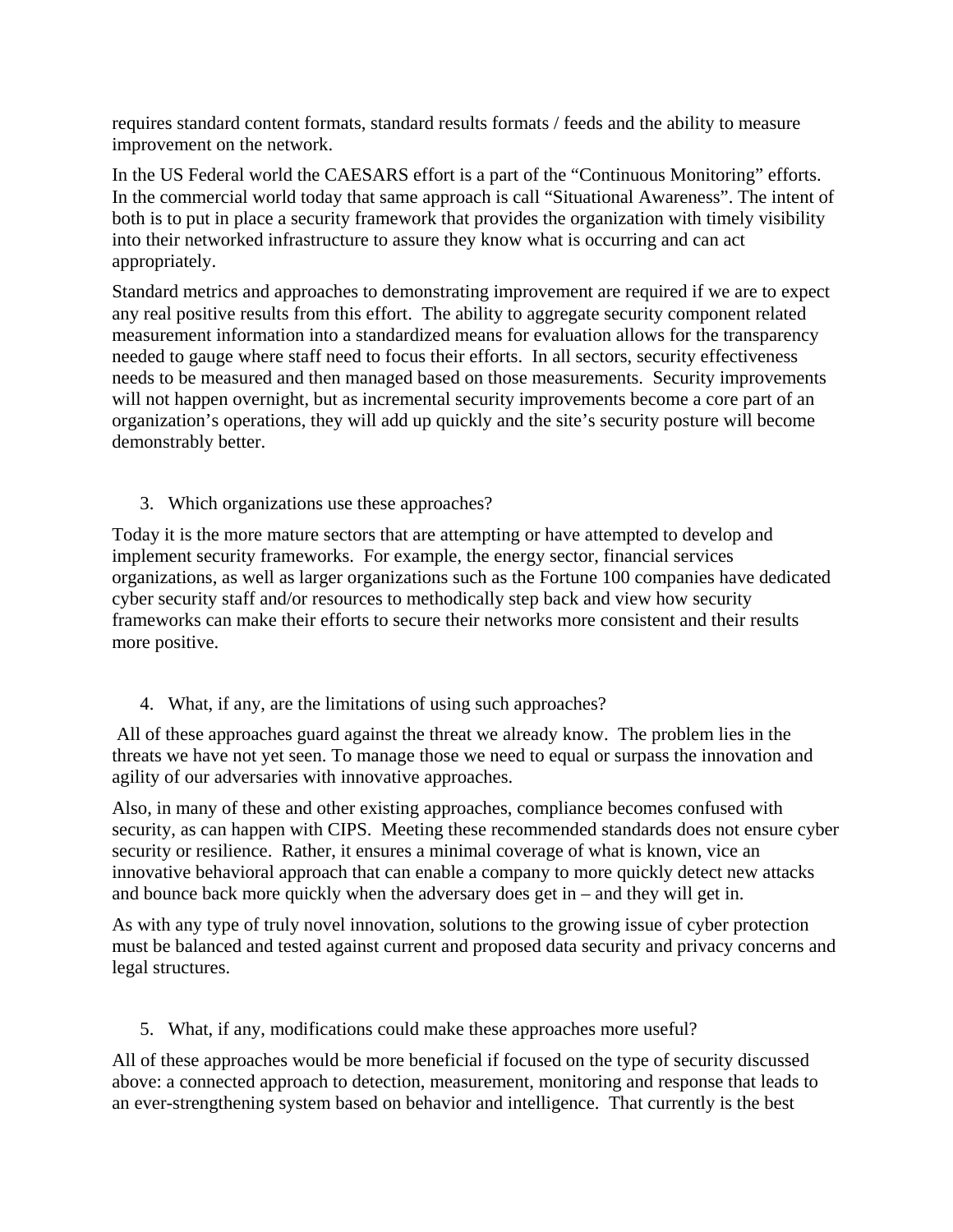known way to build resilience against an attack designed to thwart everything for which we are prepared.

Continuous Monitoring of systems is an excellent microcosm of what is needed. On the broader macro level, systems, and groups of systems, need to learn from what they are watching and inform other parts of the system as well as – in the future – other systems as well, as permitted by evolving global privacy policy.

Sectors can monitor their events and compare them to those in other sectors and geographies. As previously stated, blocking an attack is a great first step, but existing approaches tend to stop there, when the most important steps are what have you learned from blocking that event, why did you block it, and what can you now share with the rest of the network in real time?

#### 6. How do these approaches take into account sector-specific needs?

Most sectors' cybersecurity needs will be very similar. ICS and SCADA are also similar across the sectors they enable. The connected and aware approaches that we advocate in this response can apply to all sectors, as logs will reflect cyber events and can be shared – as global policy will allow – across sectors, companies and countries.

Sector-specific needs can be measured with the help of the Sector-specific Risk Assessments that have been conducted across CIKR as part of the NIPP framework. Per the Executive Order and corresponding Presidential Directive 21, when the NIPP framework is reviewed, the risk assessments may be a key part of the NIST framework in determining standards that apply to each sector and across multiple CIKR sectors.

7. When using an existing framework, should there be a related sector-specific standards development process or voluntary program?

Sector representation will help to ensure that any sector-specific or nuanced areas are covered in a cross-sector framework, but it is not clear that every sector needs its own cyber standards. Simplicity may be the best tool to engage the strongest participation for the most effective framework.

As previously stated, the cyber issues across sectors will often be very similar, However, this question cannot truly be answered until the real work of gathering the requirements from across the different CI sectors has been done.

Existing frameworks that have been mentioned here have been developed via a "coalition of the willing." They have been companies and individuals that saw the need for a framework or commonly agreed to specification and have come together to do the work. They have been focused around sectors or efforts in the past, not because it was predetermined that was the right approach, but because that was the forum the work was initiated in. Since the effort behind this RFI is to develop a cybersecurity framework that is cross-sector, it seems that going forward a sector-specific effort should only be considered if there are sector specific additions or enhancements needed to the NIST developed framework.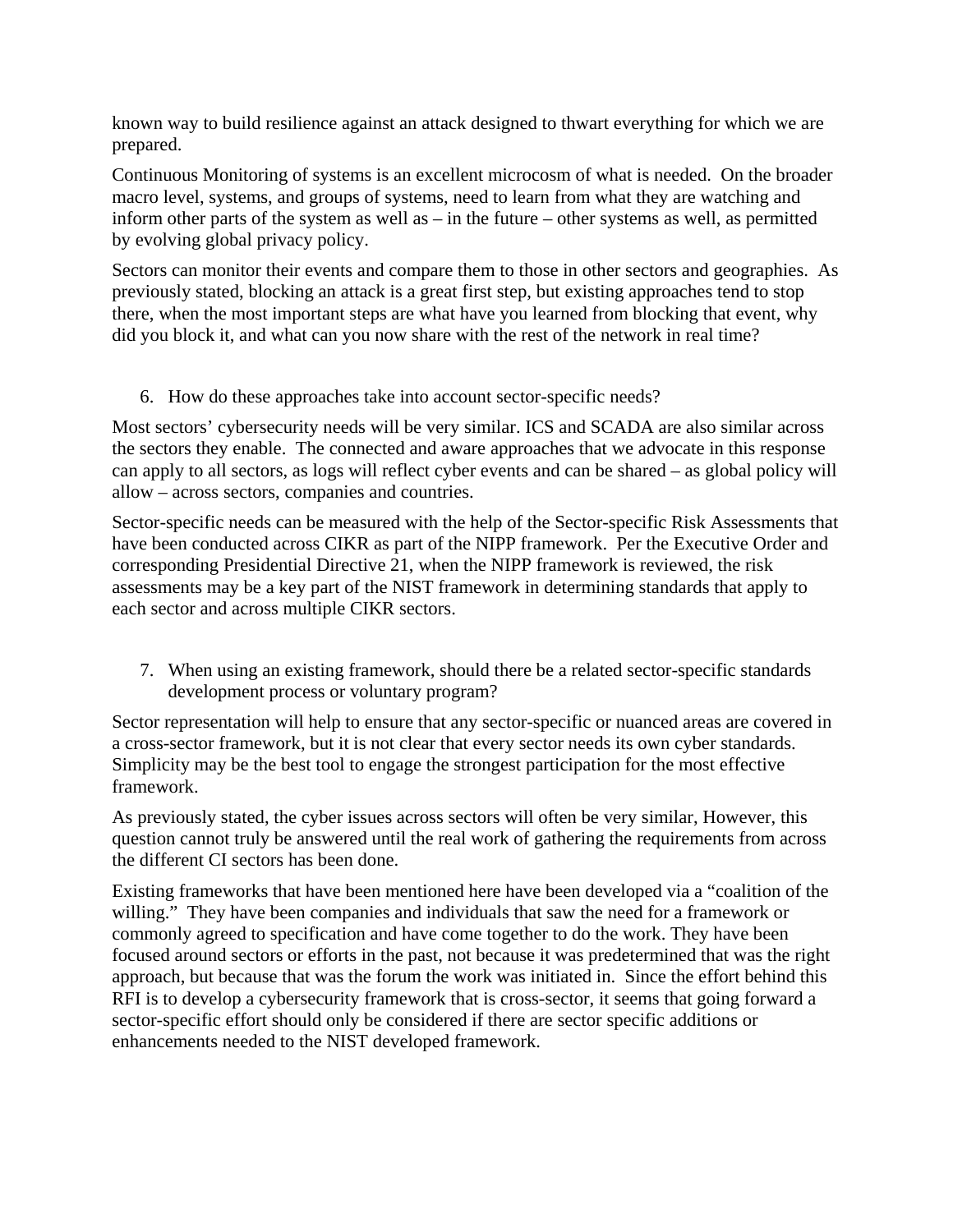8. What can the role of sector-specific agencies and related sector coordinating councils be in developing and promoting the use of these approaches?

Together, the sector-specific agencies and sector coordinating councils can help to create an incentives-based framework and perhaps some of the actual incentives.

9. What other outreach efforts would be helpful?

Outreach is critical for the developed framework to be successful. There are those that work closely with the federal government and will of course know of this effort and will follow and participate. There are many, many more that will not even know about this effort until near the end of the EO timelines.

In the security automation space outreach was critical. The word about the valuable and needed work had to get out. The security automation success was as much about the technical aspects of the solutions as it was about the evangelizing done by community that built it.

As this effort proceeds, it is important that outreach to CI sector specific organizations occurs. Each of the CI sectors has its own consortia, Information Sharing and Analysis Center (ISAC), press, analysts and industry trade associations that are specific to the 18 critical infrastructure sectors.

When building a global training class, it is impossible to have a single person do all training. What they can do, however, is to conduct "train the trainer" classes. This multiplies the capabilities and allows the training to be achieved quickly in many different areas of the globe simultaneously. That model is what is needed here. NIST needs to locate those CI sector specific industry trade associations, consortia and ISACs and educate them as to what it is the effort is trying to achieve. In this fashion, NIST would be training those that will then take that knowledge and share it with their specific sector customer organizations.

We also believe the small business community would benefit from not only outreach but also sharing of threat information as occurs in the best ISACs.

Outreach is critical to adoption. Without getting organizations to adopt the newly developed cybersecurity framework and associated best practices, the intent of the effort cannot succeed.

## **Section 3: Specific Industry Practices**

In addition to the approaches above, NIST is interested in identifying core practices that are broadly applicable across sectors and throughout industry.

NIST is interested in information on the adoption of the following practices as they pertain to critical infrastructure components:

- Separation of business from operational systems;
- Use of encryption and key management;
- Identification and authorization of users accessing systems;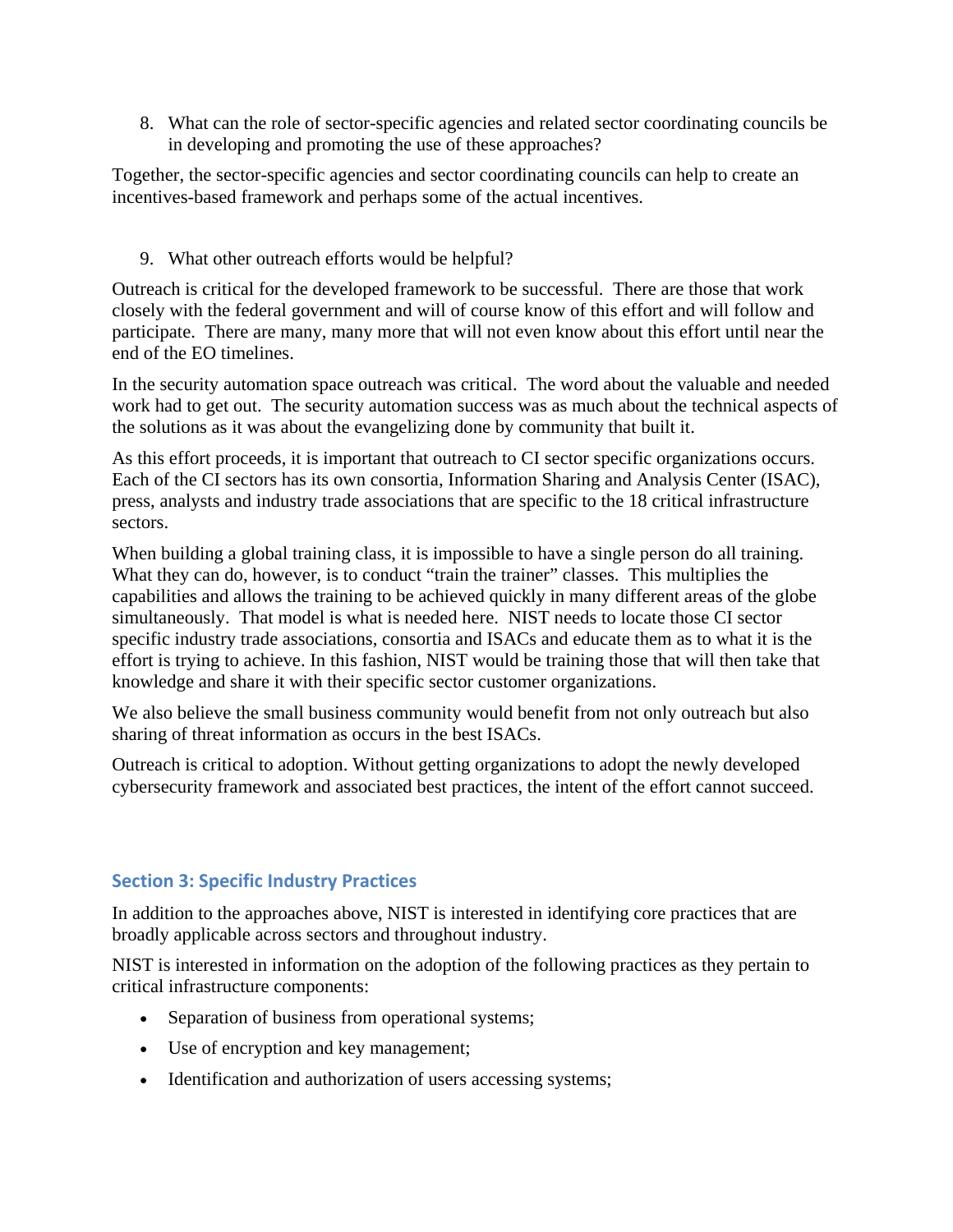- Asset identification and management;
- Monitoring and incident detection tools and capabilities;
- Incident handling policies and procedures;
- Mission/system resiliency practices;
- Security engineering practices;
- Privacy and civil liberties protection.
- 1. Are these practices widely used throughout critical infrastructure and industry?

Large companies regularly use these practices. Smaller companies often lack the resources to be as thorough, and get caught in the trap of purchasing "point" solutions for say one area (e.g. intrusion detection) but do not think holistically about their entire ecosystem where access control, IDS and even privacy issues must connect together when considering events in both real-time and human-time analysis.

This is where regulation would make CIKR less secure by focusing on specific areas and not taking a holistic, ecosystem approach. Adversaries would know how to attack, given it would be the areas that are not regulated. Innovation would no longer be well funded or rewarded, as funding would go toward the regulation-prescribed areas.

The list above is currently very valid. New technologies and new attack vectors will rapidly outpace the timeliness of this list, and the list itself and policy around it needs to rapidly adapt, which regulation cannot.

We are asked if these practices are used widely. For the most part, the answer is yes. However, that can and should change with time as new technologies become available. We see the benefit of the voluntary standards-based framework being the flexibility to adapt to changes in our systems and overall ecosystem – as per the NPPD ecosystem paper mentioned previously.

2. How do these practices relate to existing international standards and practices?

In these areas, the US takes a leading approach. The EU, Australia and Singapore are putting some similar practices in place, with opportunities to collaborate. Australia's Information Security Manual (ISM) is a great international practice to follow and emulate for this purpose. We should note that EU privacy policies will be key to any international cyber threat intelligence collaboration.

In the last couple of years, we are seeing standards adoption becoming more evident around security related compliance. Some countries have software vendors that are developing and selling SCAP enabled products. SCAP security automation products are being actively developed in the US, Brazil, Germany, and India. We are also seeing countries are adopting SCAP related security automation specifications and enumerations. The Common Vulnerability and Exposures enumeration is currently in use in China, Taiwan, Israel, US, Finland, Malaysia, Switzerland, Hong Kong, Korea, France, Germany, Japan, Australia, and others. The success the US has had with security automation efforts has not gone unnoticed globally.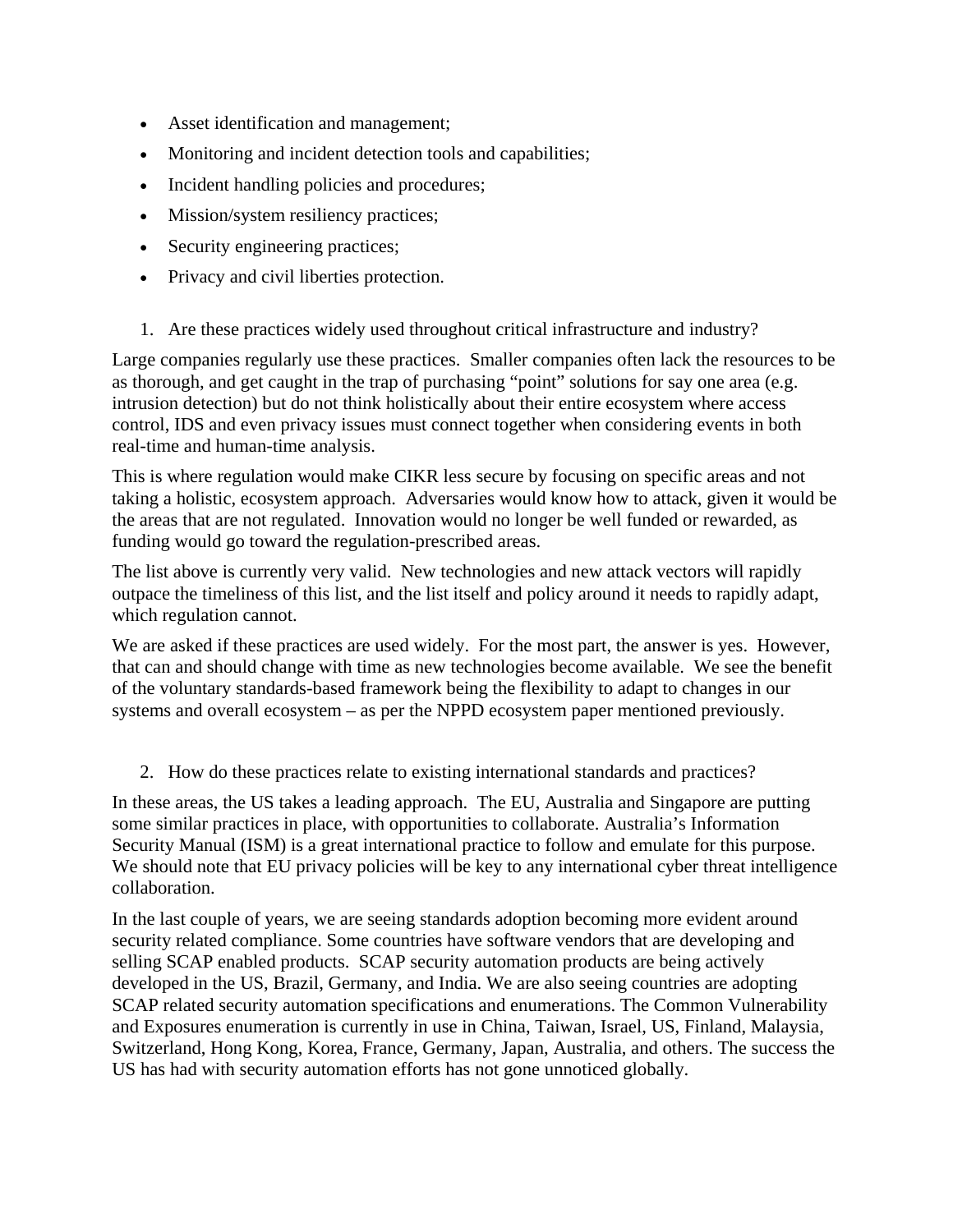3. Which of these practices do commenters see as being the most critical for the secure operation of critical infrastructure?

While all of these practices listed are important, there are a few that stand out. We see mission/system resiliency as critical. To achieve this, a good cyber security investment up front leads to decreasing costs and increasing resiliency (based largely on the other items on the list) over time.

Encryption and key management are vital to protecting critical information from prying eyes. Having a network where all the assets are identified and rogue devices are immediately identified means the organization has a better foundation in which to monitor activity and compliance. Additionally, having all users identifiable to the environment allows for separation of roles and informational need to know capabilities.

4. Are some of these practices not applicable for business or mission needs within particular sectors?

All of these practices apply to all and across all sectors.

Additionally, they may not individually seek out critical infrastructure as a reference, but the intentions and foundations of these security practices are the very building blocks that will help NIST and other agencies build this framework.

5. Which of these practices pose the most significant implementation challenge?

This may depend on the criticality of the sector's mission. Some sectors may have a more tightened or intricate, specific framework, which may require a bit more effort in the initial implementation. Areas involved with SCADA and secure grid are good examples of potentially more challenging implementations/deployments.

6. How are standards or guidelines utilized by organizations in the implementation of these practices?

ISO standards are often referenced. Encryption standards are used to show a responsible level, and the SANS controls or NERC CIPs may be employed to demonstrate a level of best practice in some areas. Largely, implementations are not based currently on a single framework or standards.

In all these areas if there are products that support standards then they are often used. Reality is, as much as we would like to think there are widely deployed standards for all the practices listed, there are not. In many cases even best practices are weak or not widely understood. We would hope that organizations would leverage standards if they exist but standards have not been as important to organizations as was solving the problem they are trying to address. This is a matter of maturity when it comes to understanding security. The security industry is just now getting to the point where most all understand security standards are critical to moving forward but that does not mean the ones in place today address all the needs of the practices listed. In many areas, security related standards are just now emerging.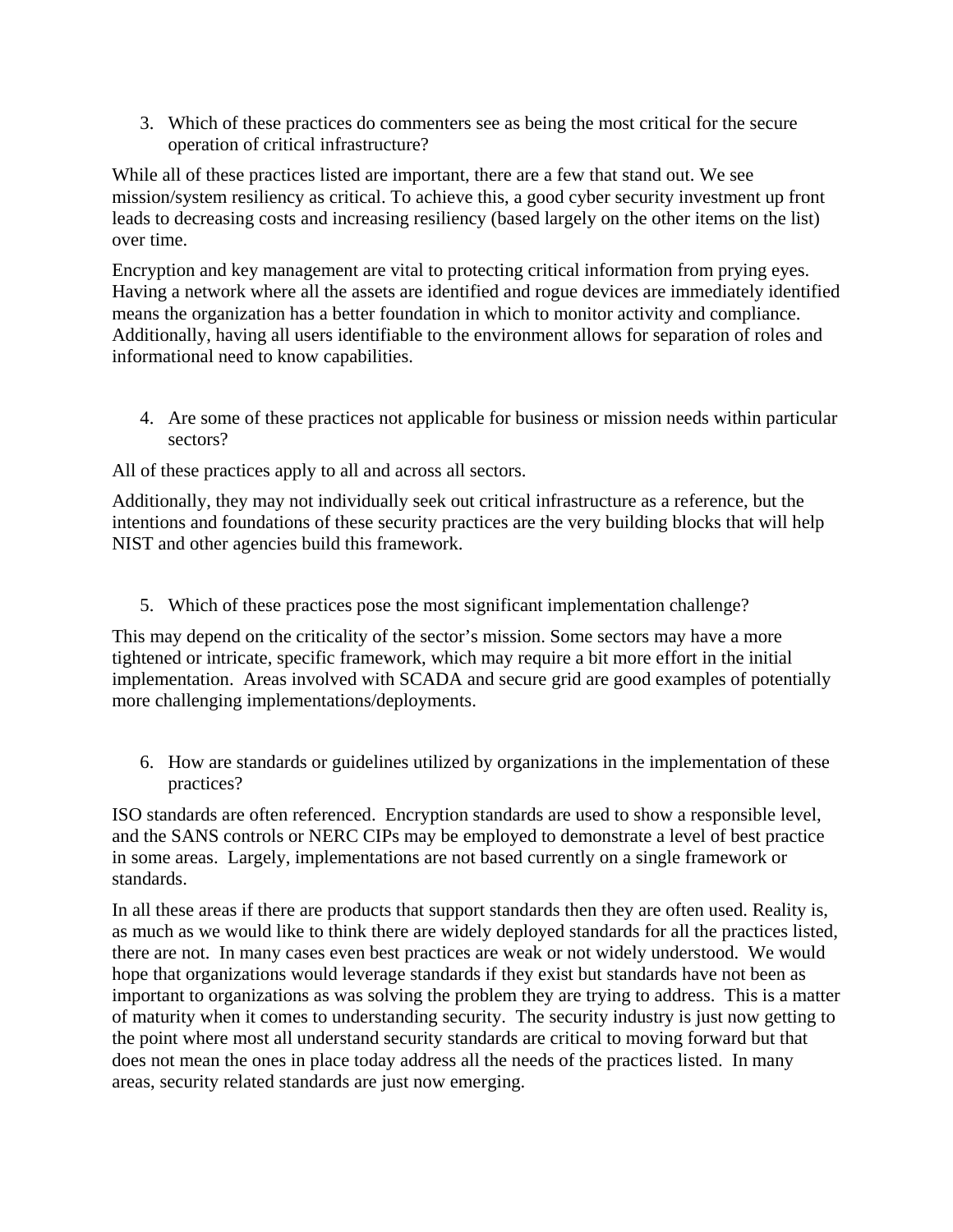7. Do organizations have a methodology in place for the proper allocation of business resources to invest in, create, and maintain IT standards?

Large organizations have a broader perspective as previously stated to view cyber security as a business and boardroom-level issue vice an IT subset. Standard methodologies for resource allocation are more common.

Information Technology operates a formal portfolio guiding investment decisions. The IT Portfolio process balances risk and complexity with cost and resource capacity. Portfolio investments are evaluated monthly and portfolio decisions are made quarterly by a committee of IT leadership. The company maintains a Portfolio Manager to assess details and make recommendations to this committee.

8. Do organizations have a formal escalation process to address cybersecurity risks that suddenly increase in severity?

Increasingly, given breach notification laws in some states and responsibility to protect PII, more companies are putting processes in place. For example, a formal escalation process is defined and documented in the event of data breach. Companies should maintain a listing of entities to contact based on federal guidelines, industry best practice, and contracts with customers. It is impossible to plan for every possible event or contingency, but one must have a framework that is flexible but consistent. Having a plan in advance is crucial to the success and evaluation of risk to an organization.

Continuous Monitoring of the network and asset management gives actionable data to assess the severity of risk to assets. Key elements of a formal escalation plan include:

- Preparation
- Containment
- Recovery
- Identification
- After Action
- Eradication
- 9. What risks to privacy and civil liberties do commenters perceive in the application of these practices?

As previously discussed, data protection requirements must balance the interplay between privacy and security in addition to the numerous stakeholders who develop, propagate and manage the various requirements and consequences in these linked but not identical fields. Innovative solutions that allow for system and process improvements will be necessary as we increasingly engage in an interconnected information ecosphere that is truly global in nature. Similarly, considerations about liability, public policy, popular perceptions and fears of overly aggressive government oversight or intrusion upon data privacy protections all must be addressed for both the public and private sectors.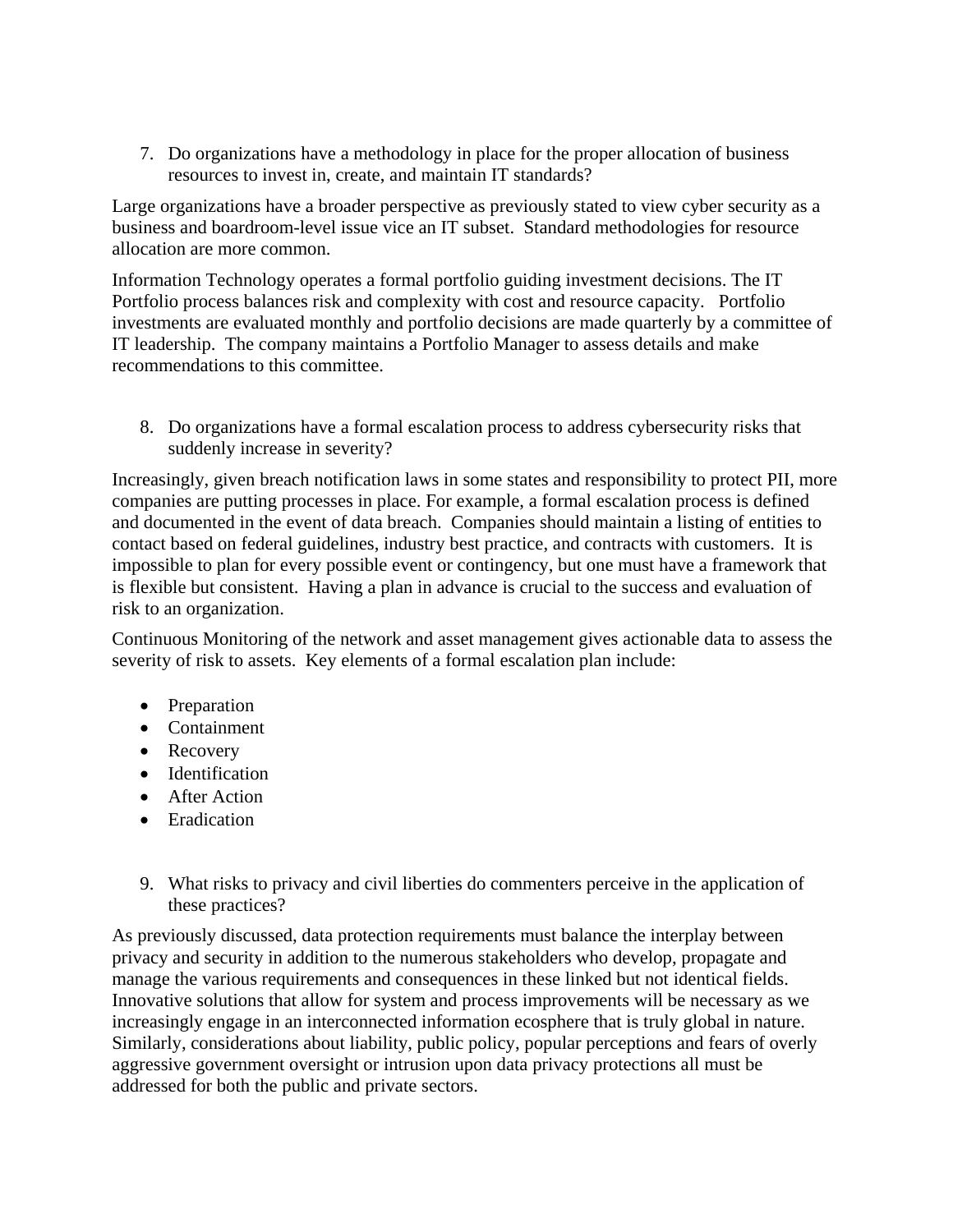10. What are the international implications of this Framework on your global business or in policymaking in other countries?

The global information and communications technology (ICT) industry is fast moving and depends on rapid innovation to meet customer requirements. Governments should further the adoption of global security standards to address security assurance concerns and to better secure the critical infrastructure, as opposed to taking a geographically siloed or local jurisdiction focused approach to security regulations. Focusing on the development of country-specific regulations – especially those that disadvantage products developed in other countries – will impede the continued development of security products intended to be sold and operated globally.

Regulations tend to force budget allocation to compliance, a shorter-term goal often leading to protecting against a subset of known vulnerabilities while leaving others wide open until regulations catch up. Further, regulation discourages investment in new technologies for better security, which leaves little funding or incentive for true scientific innovation worldwide. Governments seeking to establish security assurance standards and other security standards should view the ICT industry as an indispensable partner in such efforts and should leverage private sector expertise. Governments should evaluate previously developed international standards, such as Common Criteria, and modify these standards as required rather than create new country-specific standards. If new standards are determined to be necessary, these should be developed, approved and adopted via international standards organizations.

#### 11. How should any risks to privacy and civil liberties be managed?

One of the most critical factors in crafting a successful solution that respects and protects the privacy and civil liberties of relevant participants in that system is to allow for some flexibility and innovation in the technical, procedural and knowledge based solutions going forward. Current law and best practices can be difficult to navigate for both public and private sector organizations, and there is no indication that successful navigation will be any simpler in the future in our highly connected, increasingly globalized communities. Accordingly, the nature of the risk to critical infrastructure is global. Thus, any system designed to protect information and infrastructures must similarly be implemented with global objectives and protections in mind and allow for modification and correction where needed to continue to demonstrate the highest levels of respect for personal and intellectual property data.

12. In addition to the practices noted above, are there other core practices that should be considered for inclusion in the Framework?

Truly effective cyber security helps to provide resiliency across critical infrastructure sectors, economic stability, and the reduction of the profit model currently appreciated by the criminal community. We must look at cyber security as foundational technology, as well as an economic issue of risk mitigation and investment. True resilience will require co-design of intelligent action with the hardware components that execute electronic instructions. Every network is an ecosystem that is part of the greater global ecosystem. Every component of one ecosystem should be connected to and able to communicate with others to learn and inform, just as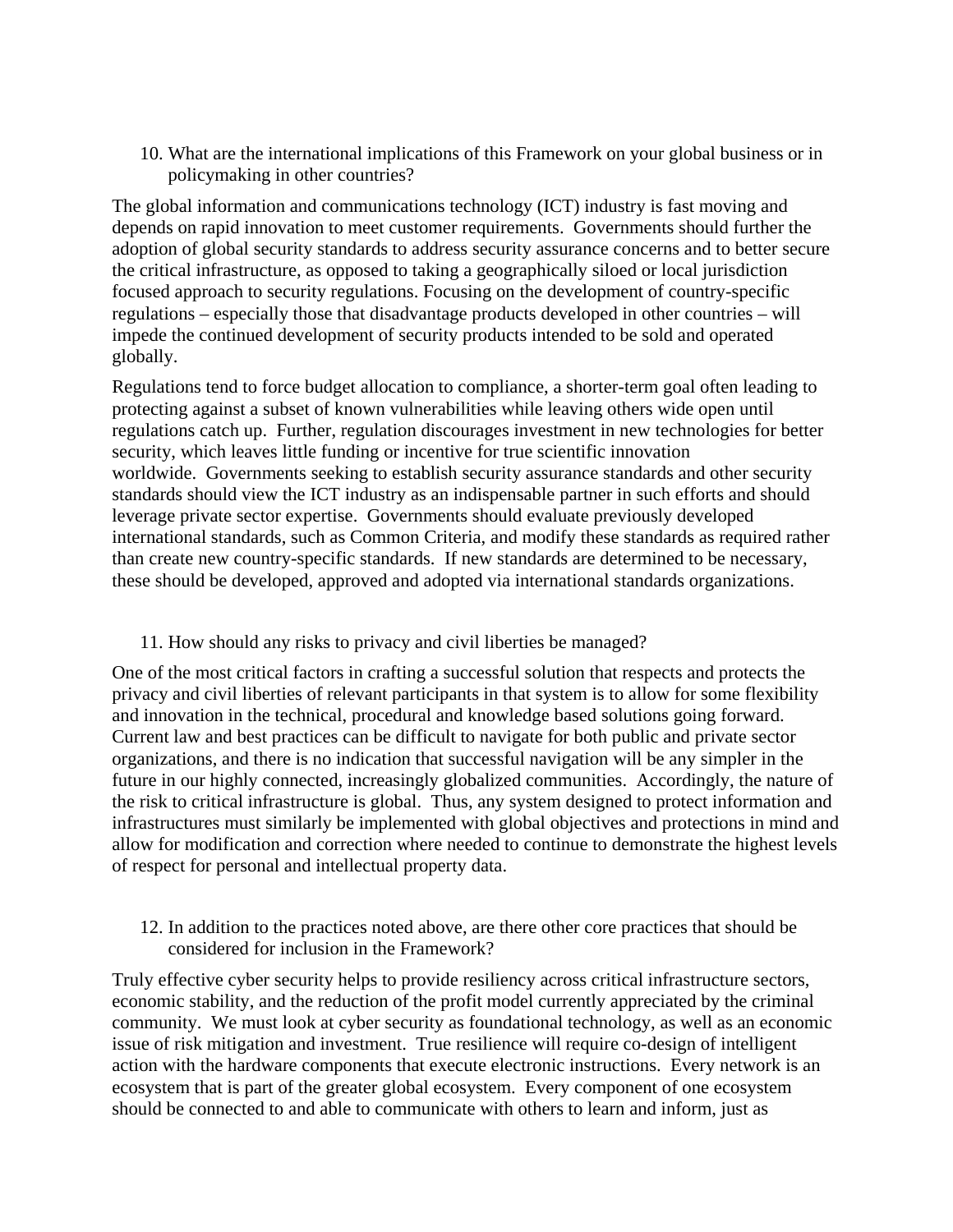organisms in nature adapt to changing threats and surroundings. Network resilience is also dependent upon a global policy initiative to enable data privacy as well as combine and correlate situational awareness in real time to help drive the innovation and protect the freedoms that define our way of life.

Small- and medium-sized businesses also must be key stakeholders in and contributors to the framework. Small business comprises 99% of the business fabric in the US. These companies do not have the resources for a dedicated security staff or expensive solutions, yet have as much PII and IP to protect as their larger counterparts. A solid framework and government role needs to incentivize and enable small business to make sound cyber security investments with high ROI.

Our framework must embody the technology, policy, and market incentives to foster innovation and agility. That will improve cyber resilience across CIKR.

Additionally, the demand for security experts is greater than the supply. There is a shortage of talented computer security experts, making it difficult to protect networks and intellectual property. Cyber-ops curriculum is needed broadly across the universities to establish a security foundation. Many firms cannot afford to attract and retain cyber talent to adequately defend the company.

## **Summary**

While we applaud the Administration and NIST for addressing the need for a foundational cybersecurity framework for the identified Critical Infrastructure sectors, the approach is lacking in two areas critical to the connected security of the United States. Those two areas are small businesses and home users.

Small businesses often lack the resources and experience to be able to properly field and manage a secure computing infrastructure. To gauge the significance of the problem we have to consider how important small businesses are to the U.S. economy.

In total, small firms:

- Represent 99.7 percent of all employer firms
- Employ half of all private sector employees
- Pay 44 percent of total U.S. private payroll
- Generated 65 percent of net new jobs over the past 17 years
- Create more than half of the nonfarm private GDP
- Hire 43 percent of high tech workers (scientists, engineers, computer programmers, and others)
- Are 52 percent home-based and 2 percent franchises
- Made up 97.5 percent of all identified exporters and produced 31 percent of export value in FY 2008
- Produce [1](#page-18-0)3 times more patents per employee than large patenting firms<sup>1</sup>

<span id="page-18-0"></span><sup>1</sup>  $\frac{1}{1}$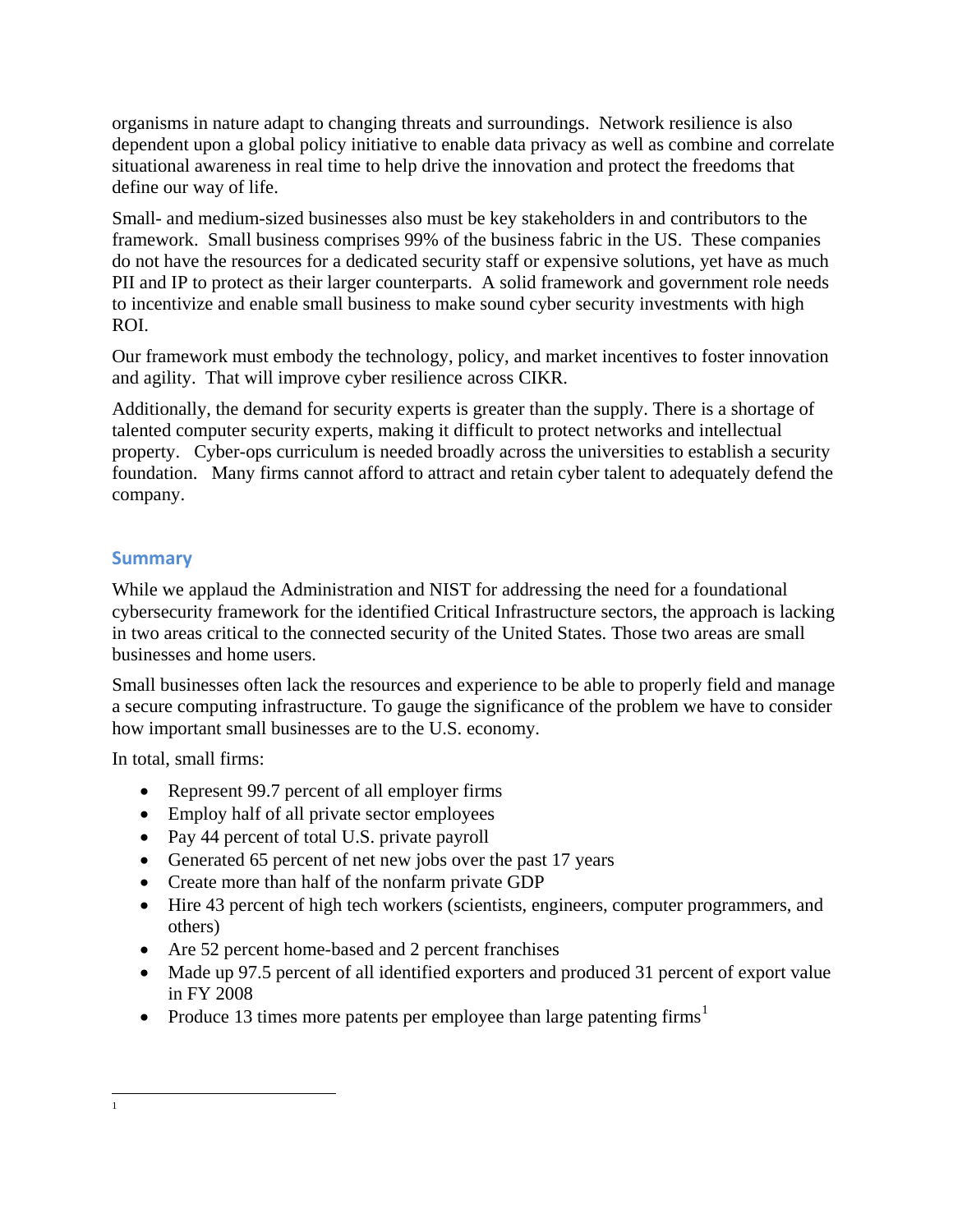Furthermore, small businesses employ about half of U.S. workers. Of 120.6 million nonfarm private sector workers in 2007, small firms employed 59.9 million and large firms employed  $60.7$  million.<sup>[2](#page-19-0)</sup>

For the purpose of this effort, small business should be considered a critical infrastructure component for the health of the US economy.

Additionally, the home user has been widely understood to be the soft underbelly / weakest link in Internet security in the United States. Consumers are at a worse disadvantage than even small businesses. Most consumers know little of proper computer security. They go to a big box store, buy a computer, printer, laptop and a wireless router, go home and set it up. They follow the minimal instructions, get it communicating with their service provider's broadband or DSL router and celebrate when they are able to get a web page to print. Most home users feel at that point they have done all they need to do. Default set-ups, configurations and passwords stay that way. Certain vendors help with recommending setting up the firewall and automated patch installation. Beyond that, their systems are at the mercy of those that prey on those types of environments.

Adversaries use these systems as a part of a compromised set of systems used to target advanced attacks against corporate, financial and governmental institutions in the US. Meanwhile, the end user / home owner is oblivious to the rootkits and key-loggers installed on their systems and that their personal information and bank accounts are only an attacker's focus away. This is a problem becoming more apparent and critical as we further integrate high speed broadband across the US.

The following was taken from a Department of Commerce website describing Computer and Internet Use at Home.

- As of October 2010, more than 68 percent of households used broadband Internet access service, up from 64 percent one year earlier. Approximately 80 percent of households had at least one Internet user, either at home or elsewhere.
- Cable modem (32 percent) and DSL (23 percent) ranked as the most commonly used broadband technologies. Other technologies, including mobile broadband, fiber optics, and satellite services, accounted for a small, but growing, segment of households with broadband Internet access service.
- Over three-fourths (77 percent) of households had a computer the principal means by which households access the Internet – compared with 62 percent in 200[3](#page-19-1).<sup>3</sup>

As previously mentioned, we applaud the Administration's efforts to create a consistent cybersecurity framework to be used within the critical infrastructure sectors of the United States, but feel we need to go a step or two farther.

<span id="page-19-0"></span> $^{2}$ U.S.Dept. of Commerce, Census Bureau: Statistics of U.S. Businesses, Current Population Survey and Business Dynamics Statistics; and the Edward Lowe Foundation [\(http://youreconomy.org\)](http://www.youreconomy.org/).  $\overline{\phantom{a}}$ 

<span id="page-19-1"></span>**<sup>3</sup>** U.S. Dept of Commerce, "Exploring the Digital Nation - Computer and Internet Use at Home", November 8, 2011, http://www.esa.doc.gov/Reports/exploring-digital-nation-computer-and-internet-use-home